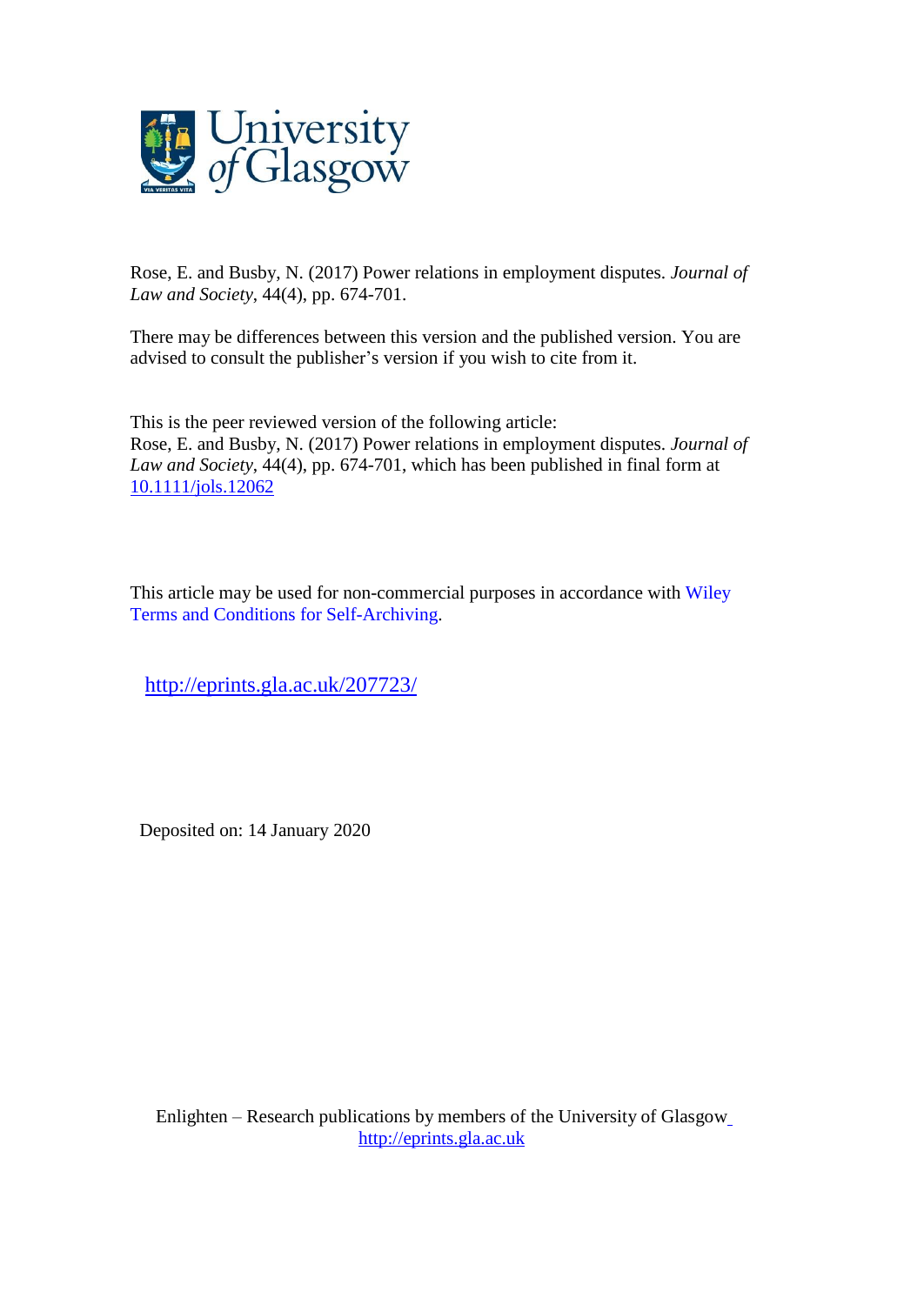# **Power Relations in Employment Disputes**

Emily Rose\* Nicole Busby\*\*

*This article reconceptualises the operation of power relations in employment disputes. We draw on Foucault's theory of neo-liberal governance to inform our analysis of empirical data exploring how low income workers make decisions about whether to engage with the Employment Tribunal system. Particular focus is given to the ways the state governs employment disputes to achieve ideologically driven objectives. We conclude: firstly, that power relations in employment disputes operate across a range of institutions and individuals, and that the state's role is powerful and ongoing; secondly, that power relations operate to shape not just the objective context that workers find themselves in when experiencing an employment dispute but also workers' subjective moral codes about appropriate courses of action to take; and thirdly, that despite the powerful influence of the state, workers continue to hold non-economic values that guide their perception of the appropriate basis for relations between employers and workers.* 

*\* Law School, University of Strathclyde, Lord Hope Building, 191 St James Road, Glasgow G4 0LT [emily.rose@strath.ac.uk](mailto:emily.rose@strath.ac.uk)*

*\*\* Law School, University of Strathclyde, Lord Hope Building, 191 St James Road, Glasgow G4 0LT [nicole.busby@strath.ac.uk](mailto:nicole.busby@strath.ac.uk)*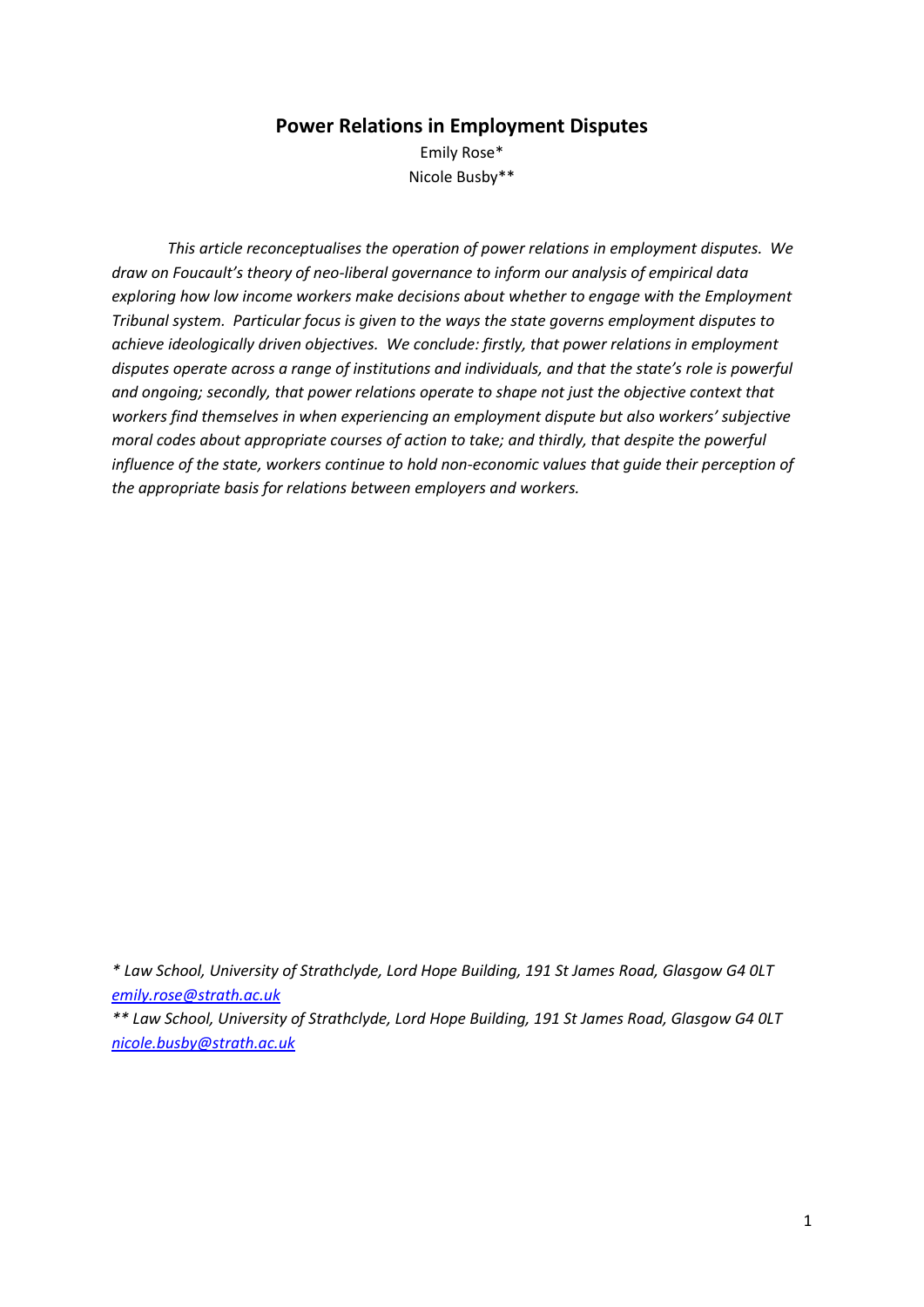#### **INTRODUCTION**

It has long been accepted that power in the employment relationship typically lies with the employer.<sup>1</sup> Indeed, labour law in the UK developed on the basis that its major objective was to be a countervailing force to counteract the inequality of bargaining power which in inherent and must be inherent in the employment relationship.<sup>2</sup> Labour law once acted as a countervailing force by facilitating collective bargaining. This assisted workers to define key terms of the employment relationship and provided voluntary procedures for dispute resolution. Today, with the vast decline in union membership, most workers rely on protections afforded by a system of individual employment rights. These rights are enforced through the Employment Tribunal (ET) and civil courts.

There have been a range of procedural changes in the past few years that affect the way that workers are able to assert these individual employment rights in the ET system. Scholars have critiqued these; viewing them as an extension of a neo-liberal policy agenda in which the state acts to facilitate a shift in the balance of power further towards employers.<sup>3</sup> Particular concern has been raised about the difficulty workers face to gain substantive meaning to statutory rights<sup>4</sup> and about issues of access to justice more broadly.<sup>5</sup>

Underpinning these analyses appears to be various assumptions about the operation of power in employment disputes. The state is framed as playing a role in setting up the regulatory and structural framework for employment dispute resolution based on its particular ideological position. But, once this is done, power is largely viewed as operating across a binary divide between employers and workers. One side will hold more or less of the tools of power—in terms of the regulatory and structural framework—that they can utilise to their advantage. We submit that this account is partial at best.

In this article we reconceptualise the way in which power relations operate when workers face a problem at work. We do this by drawing on Foucault's theory of neo-liberal governance and applying these ideas to an empirical dataset that captures detail of how low-income workers make decisions about how to engage (or not) with the ET system. Particular focus is given to the ways the state governs the employment dispute process broadly conceived to achieve its ideologically driven objectives.

 $2$  Id.

1

<sup>1</sup> P. Davies and M. Freedland, *Kahn-Freund's Labour and the Law* (1983).

<sup>3</sup> B. Hepple, 'Back to the Future: Employment Law under the Coalition Government' (2013) 42 *Industrial Law J.*  3, 213; L. Dickens, 'Fairer Workplaces: Making Employment Rights Effective' in *Making Employment Rights Effective: Issues of Enforcement and Compliance*, ed. L. Dickens (2012). <sup>4</sup> Dickens, id.

<sup>5</sup> E. Rose et al., *Employment Tribunal Fees: Effect on Clients of Citizens Advice Bureaux* (2015a), at [<http://www.bristol.ac.uk/media-library/sites/law/documents/Fees%20report%205.8.15.pdf>](http://www.bristol.ac.uk/media-library/sites/law/documents/Fees%20report%205.8.15.pdf); E. Rose et al., The Price of Justice: The Impact of Employment Tribunal Fees on CAB Clients in Scotland (2015b), at < [http://www.cas.org.uk/system/files/publications/The%20Price%20of%20Justice%20final%20with%20cover%2](http://www.cas.org.uk/system/files/publications/The%20Price%20of%20Justice%20final%20with%20cover%20and%20back.pdf) [0and%20back.pdf>](http://www.cas.org.uk/system/files/publications/The%20Price%20of%20Justice%20final%20with%20cover%20and%20back.pdf).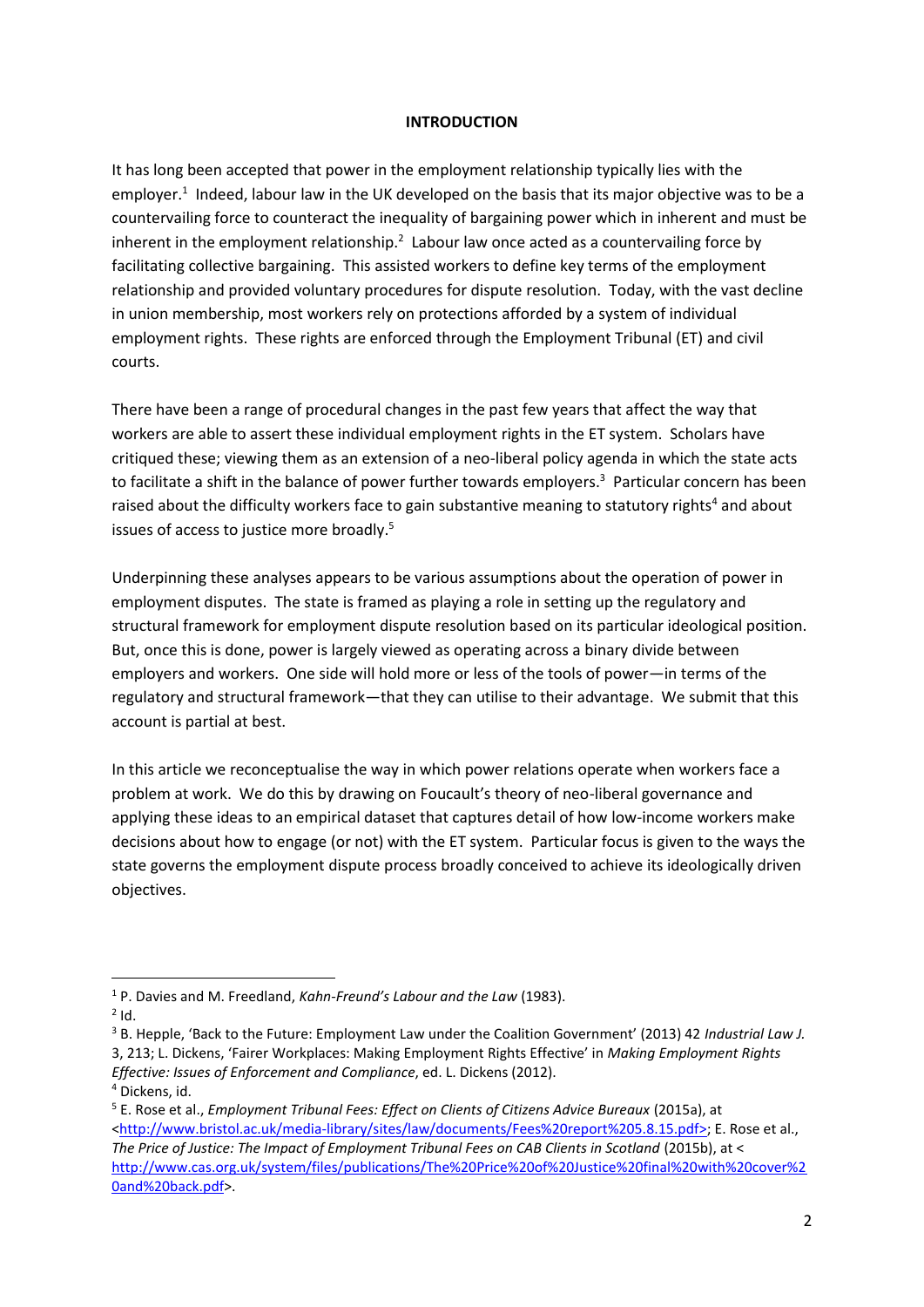We draw a number of conclusions from our analysis. Firstly, we demonstrate that power relations in employment disputes operate across a range of institutions and individuals. It is not appropriate to view the action as playing out simply between employers and workers. Rather, the role of the state, in particular, is powerful and ongoing. Secondly, we show that power relations operate not just to shape the objective context that workers find themselves in when experiencing an employment dispute but also workers' subjective moral codes about appropriate courses of action to take. This has the effect of promoting economic rationality as the key criteria for decision making about how to pursue, if at all, an employment dispute. It also has the effect of imbuing a particular moral conception about the act of asserting employment rights. Thirdly, we reveal that, despite the powerful influence of the state, workers continue to hold values that fall outside the influence of the state, which guide their perceptions of the appropriate basis for relations between employers and workers. We conclude by suggesting that individual decision-making, which has the illusion of autonomy, is in fact profoundly influenced by state action and that the level of consciousness of this process should be the focus of law and society scholarship.

#### **BACKGROUND**

#### *The ET system and recent changes*

**.** 

The ET, a specialist tribunal dealing with employment disputes, started life as the Industrial Tribunal when it was established in 1964. In the half century since its establishment, much has changed alongside its name so that the ET has little in common with the original vision underpinning its creation articulated as being to provide an "easily accessible, speedy, informal and inexpensive" route to workplace dispute resolution.<sup>6</sup>

Whether the Donovan Report's ideal was ever achievable is a moot point but empirical research suggests that the reality is shifting ever further from this vision, a trend which looks set to continue as a result of recent policy changes. In reality the ET was never an informal forum based as it is on a party-to-party adversarial process. In addition, employment law has become increasingly complex and legalistic.<sup>7</sup> The presence of legal representatives in the ET have undoubtedly contributed to its legalism<sup>8</sup> and, perhaps unsurprisingly, legal representation has been found to play an important role in the outcomes that are achieved in tribunal hearings<sup>9</sup> detracting further from the realisation of the Donovan vision. The shift from a process of workplace industrial relations governed largely by collectively negotiated agreements towards a system of individualised employment rights led to a rise in the number of claims being made by workers. Successive governments have observed the

<sup>6</sup> *Report of the Royal Commission on Trade Unions and Employers Associations 1965-1968* (Chairman Lord Donovan, Cmnd 3623), para 572.

<sup>&</sup>lt;sup>7</sup> Evidenced in part by the rise of employment related legislation, especially from the 1970s, see G. Morris, 'The Development of Statutory Employment Rights in Britain and Enforcement Mechanisms' in *Making Employment Rights Effective: Issues of Enforcement and Compliance,* ed. L. Dickens (2012).

<sup>&</sup>lt;sup>8</sup> See S. Corby and P.L. Latreille, 'Employment Tribunals and the Civil Courts: Isomorphism Exemplified' (2012) 41 *Industrial Law J.* 4, 387.

<sup>9</sup> H. Genn, 'Tribunals and Informal Justice' (1993) 56 *Modern Law Rev.* May 3, 393.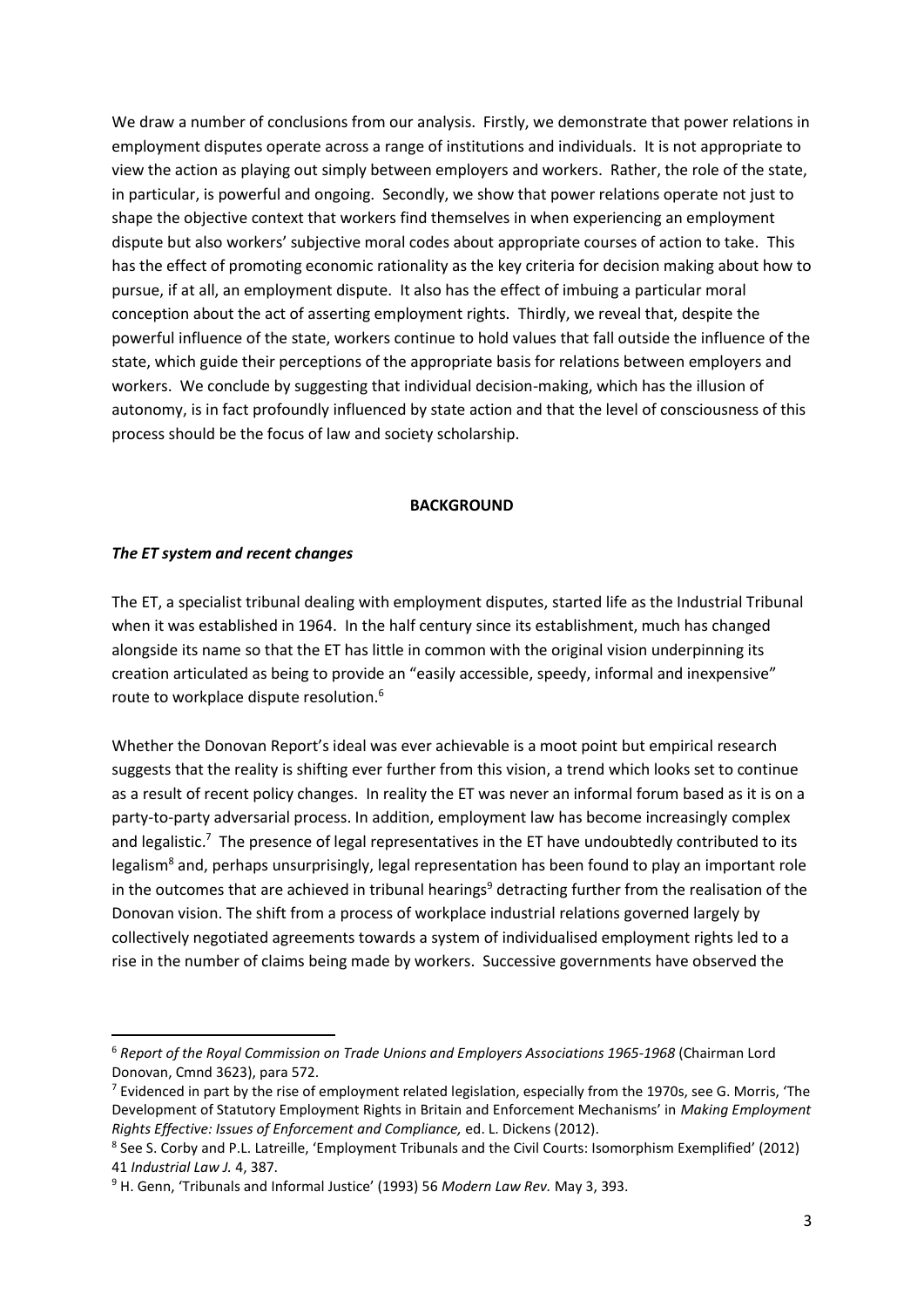cost to the taxpayer of handling claims<sup>10</sup> and have framed this cost as being problematic casting doubt on the merit of these claims and questioning the motives of workers who bring them.<sup>11</sup> The broad conclusion being drawn from this is that the high levels of claims made to the ET are acting as a brake on business.<sup>12</sup>

In recent years, the state's problematisation of the current system has led to a number of policy changes that focus on the processes involved in accessing and utilising the ET system, as well as the promotion of alternative forms of dispute resolution. Perhaps the most notable development has been the introduction of fees by the Coalition government in 2013.<sup>13</sup> Fees are charged at two levels depending on the nature of the claim (£390 for 'simple' Type A claims and £1,200 for more 'complex' Type B claims). State resourced legal support for workers taking claims to the ET has been severely depleted with the elimination of legal aid for employment cases in England and Wales.<sup>14</sup> General reductions in funding from central and local government to charities, such as Citizens Advice, that provide free advice on employment disputes, have also been reduced as part of recent austerity measures. 15

Other changes to the process include the elimination of the ET 'wing members' in 2012 for most cases.<sup>16</sup> Wing members are representatives from industry and from worker organisations. Tribunal judges can now sit alone. It is also notable, in terms of the utility of the ET system, particularly for workers, that there has been no action taken on the part of government to overcome the problematic system of enforcing awards made by the ET. This is despite a report produced by the Department for Business, Innovation & Skills stating that only 49% of workers were paid their award in full and a further  $16%$  were paid in part.<sup>17</sup>

In terms of alternatives modes of dispute resolution within the ET system, there has been the introduction of Early Conciliation (EC),<sup>18</sup> which makes it mandatory for potential claimants to notify

1

<sup>&</sup>lt;sup>10</sup> For example, the statement by Justice Minister Shailesh Vara (28<sup>th</sup> July 2014) that it is not right that "hardworking taxpayers should pick up the bill for employment disputes in tribunals" and that "It is reasonable to expect people to pay towards the £74m bill taxpayers' face for providing the service."

<sup>&</sup>lt;sup>11</sup> Business Secretary Vince Cable spoke about "a widespread feeling it is too easy to make unmerited claims" (November 2011), [<https://www.gov.uk/government/speeches/reforming-employment-relations>](https://www.gov.uk/government/speeches/reforming-employment-relations). Chancellor George Osborne, when announcing the increase in the qualifying period for claiming unfair dismissal from one to two years, stated "We respect the right of those who spent their whole lives building up a business, not to see that achievement destroyed by a vexatious appeal to an ET. So we are now going to make it much less risky for businesses to hire people."

[<sup>&</sup>lt;http://www.conservatives.com/News/Speeches/2011/10/Osborne\\_together\\_we\\_will\\_ride\\_out\\_the\\_storm.a](http://www.conservatives.com/News/Speeches/2011/10/Osborne_together_we_will_ride_out_the_storm.aspx) [spx>](http://www.conservatives.com/News/Speeches/2011/10/Osborne_together_we_will_ride_out_the_storm.aspx).

<sup>&</sup>lt;sup>12</sup> Dickens, op. cit., n.3.

<sup>&</sup>lt;sup>13</sup> The Employment Tribunals and the Employment Appeal Tribunal Fees Order 2013, No 1983.

<sup>&</sup>lt;sup>14</sup> See the Legal Aid, Sentencing and Punishment of Offenders Act 2012.

<sup>&</sup>lt;sup>15</sup> N. Busby et al., *Citizens Advice Bureaux and Employment Disputes Interim Report (2013)*, at [<http://www.bristol.ac.uk/media-library/sites/law/migrated/documents/cabxinterim.pdf>](http://www.bristol.ac.uk/media-library/sites/law/migrated/documents/cabxinterim.pdf).

<sup>&</sup>lt;sup>16</sup> The Employment Tribunals Act 1996 (Composition) Order 2012.

<sup>17</sup> BIS, *Payment of Tribunal Awards: 2013 Study* (2013) at

[<sup>&</sup>lt;https://www.gov.uk/government/uploads/system/uploads/attachment\\_data/file/253558/bis-13-1270](https://www.gov.uk/government/uploads/system/uploads/attachment_data/file/253558/bis-13-1270-enforcement-of-tribunal-awards.pdf) [enforcement-of-tribunal-awards.pdf>](https://www.gov.uk/government/uploads/system/uploads/attachment_data/file/253558/bis-13-1270-enforcement-of-tribunal-awards.pdf).

<sup>&</sup>lt;sup>18</sup> The Employment Tribunals (Early Conciliation: Exemptions and Rules of Procedure) Regulations 2014. See also Acas, 'Early Conciliation: The Better Way to Resolve Workplace Disputes', at [<http://www.acas.org.uk/index.aspx?articleid=4028>](http://www.acas.org.uk/index.aspx?articleid=4028).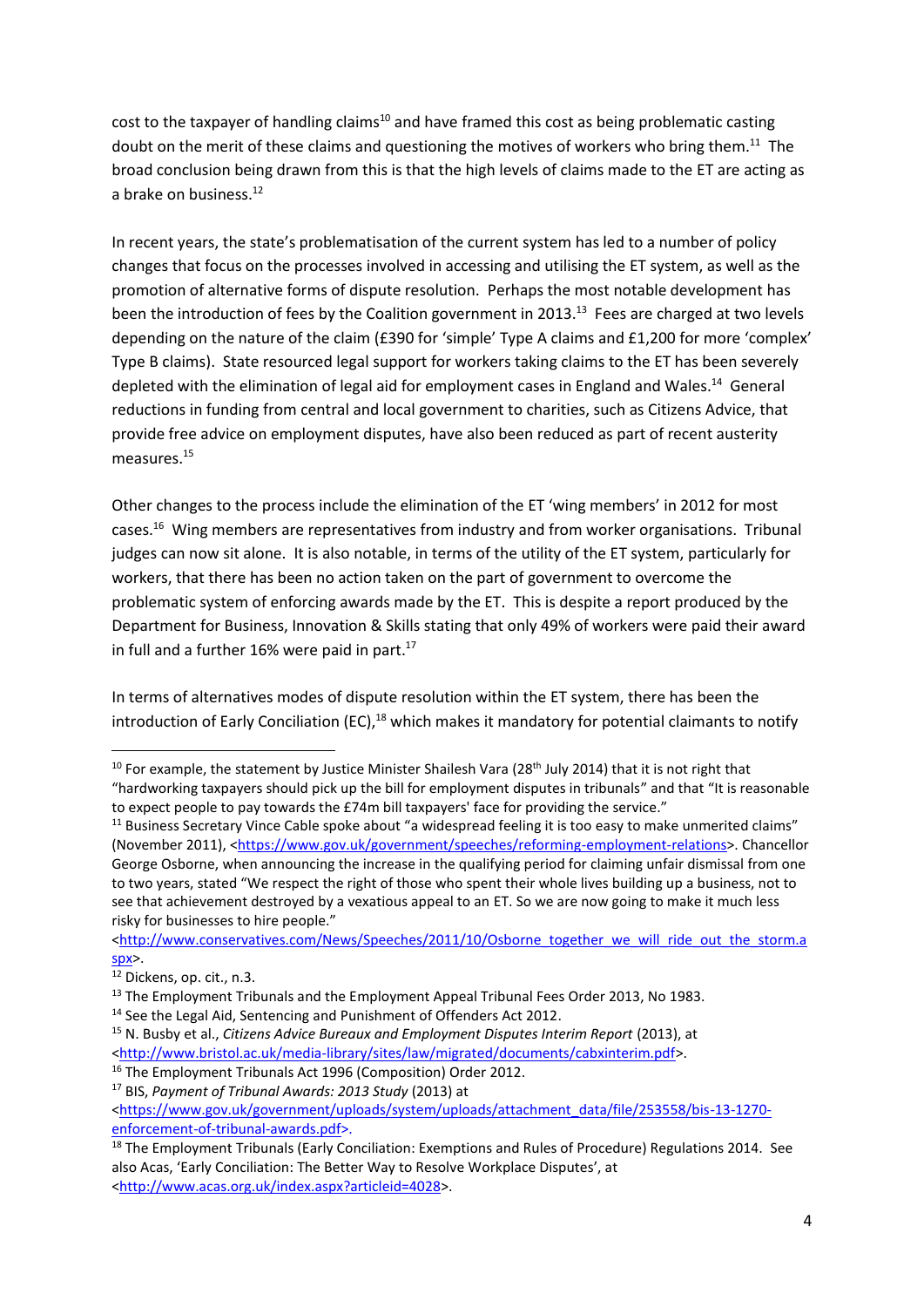Acas (the Advisory, Conciliation and Arbitration Service) before initiating a claim in the ET. The aim of this is to try and facilitate an agreement between the employer and worker that represents a binding settlement, eliminating the need to go to the ET. Workers must notify Acas before submitting a claim to the ET. Acas will then appoint a Conciliation Officer to undertake conciliation between the parties, if they are willing. There is no obligation to do so. If either side declines, an EC certificate is issued which the claimant must present to the ET in order to lodge their case. EC remains an option for the parties at any stage before the ET hearing.

## *Critique of changes to the ET system*

**.** 

Labour law scholars and workers' rights advocates have responded strongly to these changes questioning the implications for workers seeking access to justice for employment disputes. Empirical data has been presented that demonstrates the negative impact of ET fees, deterring many workers, particularly those on low-incomes, from asserting their employment rights despite having potentially viable claims.<sup>19</sup> This deterrent is compounded when workers take into account the persisting problems relating to the enforcement of ET awards.<sup>20</sup> The difficulties workers experience when they cannot access adequate legal advice has also been demonstrated.<sup>21</sup> With insufficient support, workers have difficulties identifying the legal basis for a claim, understanding how to proceed to submit a claim to the ET, how to prepare for the hearing, and how to act in the ET itself. The need for legal advice has also been identified for those who attempt to participate in Acas EC.<sup>22</sup> Moreover, it has been pointed out that the elimination of lay 'wing members' from unfair dismissal claims removes input from those with experience of issues faced by workers and employers, which may be outside of the realm of an employment judges' experience—potentially having negative implications for the fairness and perceived legitimacy of ET decisions.<sup>23</sup>

At a theoretical level, the recent changes made to the ET system have been framed as the continued pursuance of a neo-liberal policy agenda. Here we are referring to the generally accepted set of features of neo-liberalism, which include market fundamentalism, the prioritisation of competition (both in the market and between individuals), the maximisation of entrepreneurial freedoms, and an institutional framework characterised by private property rights.<sup>24</sup> Bob Hepple observes that: "The [Coalition] Government is locked into a model where there is a presumption that regulation

[library/sites/law/documents/ACAS%20CAB%20Report\\_Final%20%281%29.pdf>](http://www.bristol.ac.uk/media-library/sites/law/documents/ACAS%20CAB%20Report_Final%20%281%29.pdf).

<sup>19</sup> For example: Rose et al., op. cit. (2015a), n. 5; Rose et al., op. cit. (2015b), n. 5; E. Rose et al., *Employment Tribunal Fees Deny Workers Access to Justice* (Policy Briefing 6/2014), at [<http://www.bristol.ac.uk/media](http://www.bristol.ac.uk/media-library/sites/policybristol/migrated/documents/employmenttribunalfees.pdf)[library/sites/policybristol/migrated/documents/employmenttribunalfees.pdf>](http://www.bristol.ac.uk/media-library/sites/policybristol/migrated/documents/employmenttribunalfees.pdf).

<sup>20</sup> E. Rose et al., *Enforcement of Employment Tribunal Awards* (2014) a[t http://www.bristol.ac.uk/media](http://www.bristol.ac.uk/media-library/sites/law/documents/new-sites-publications/Enforcement%20report_final.pdf)[library/sites/law/documents/new-sites-publications/Enforcement%20report\\_final.pdf>](http://www.bristol.ac.uk/media-library/sites/law/documents/new-sites-publications/Enforcement%20report_final.pdf).

<sup>&</sup>lt;sup>21</sup> Busby et al., op. cit., n. 15; A. Pollert, 'The Unorganised Worker: The Decline in Collectivism and New Hurdles to Individual Employment Rights' (2005) 34 *Industrial Law J.* 3, 217; J. Holgate et al., 'Geographies of Isolation: How Workers (Don't) Access Support for Problems at Work' (2011) 43 *Antipode* 4, 1078; and C. Barnard and A. Ludlow, 'Enforcement of Employment Rights by EU-8 Migrant Workers in Employment Tribunals' (2016) 45 *Industrial Law J.* 1, 1.

<sup>&</sup>lt;sup>22</sup> A. Sales et al., *Citizens Advice Bureaux Clients and Advisers' Perceptions of Acas (2015)* at [<http://www.bristol.ac.uk/media-](http://www.bristol.ac.uk/media-library/sites/law/documents/ACAS%20CAB%20Report_Final%20%281%29.pdf)

<sup>23</sup> D. Renton and A. Macey, *Justice Deferred: A Critical Guide to the Coalition's Employment Tribunal Reforms*  (2013).

<sup>24</sup> See for example: D. Harvey, *A Brief History of Neo-Liberalism* (2005) and R. Plant, *The Neo-liberal State* (2010).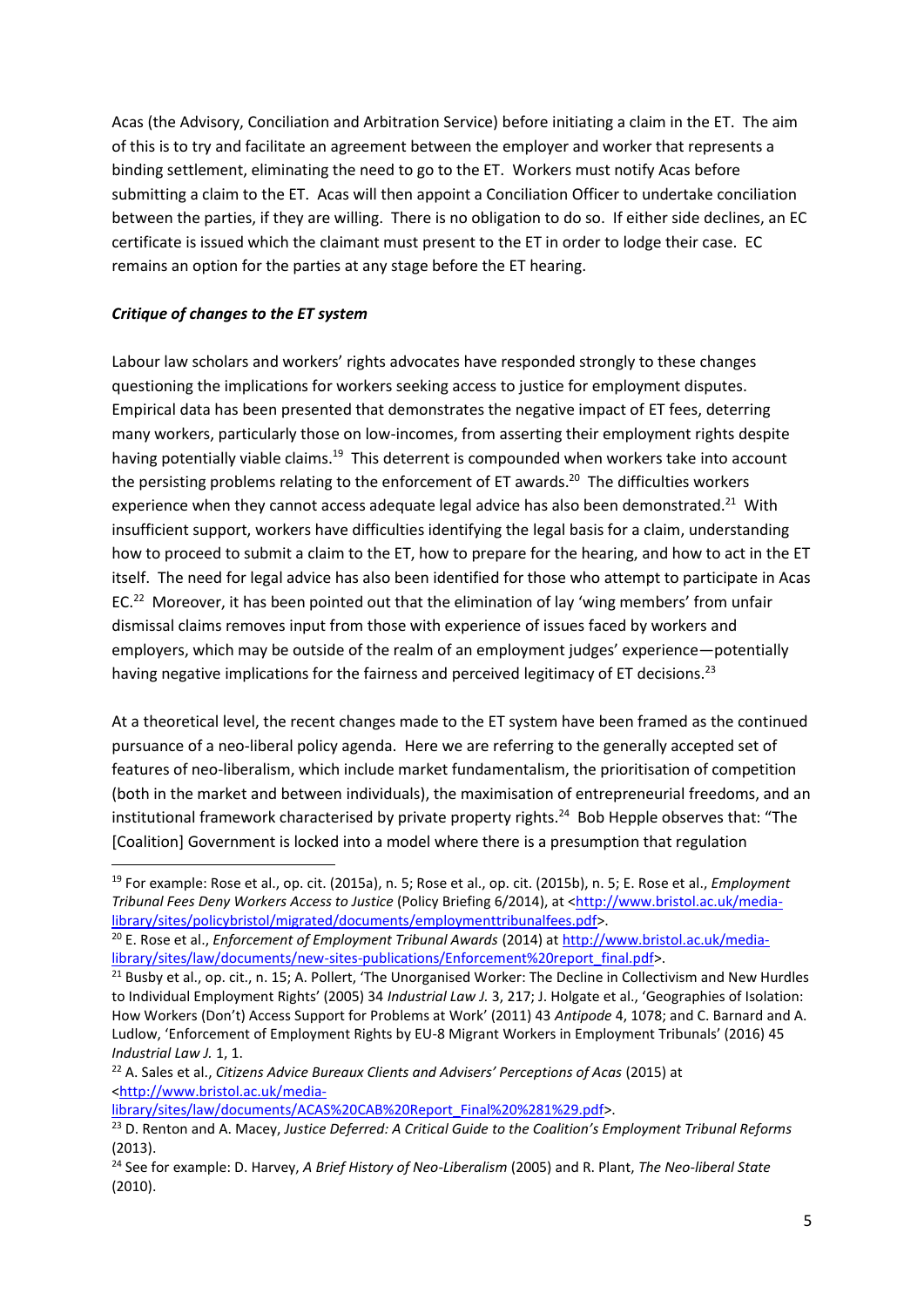interferes with the efficient working of free markets by limiting the employer's freedom to manage and hire and fire without restraint."<sup>25</sup> He identifies the dismantling of the tripartite structure of adjudication in the ET as a key example of neo-liberal philosophy "that regards the common law of contract and property as the natural basis of free markets and is hostile to state regulation which seeks to adjust conflicts of interest and conflicts of rights between workers and employers by the involvement of their representatives."<sup>26</sup>

Similarly, Linda Dickens notes the way in which successive governments have positioned "'fairness' in opposition to 'efficiency'" and that 'efficiency' has been "narrowly defined as reflecting the interests articulated by some employer lobby groups."<sup>27</sup> She identifies the Coalition government as exacerbating this trend towards market efficiency: "Social justice and moral arguments for employment rights tend to be muted currently and there is little emphasis on the responsibilities of business."<sup>28</sup> Notably Dickens highlights how recent successive governments have framed the ET system as problematic. Reform agendas have focused on reducing the number of cases going to the ET and reducing the cost of the system—a far cry, she observes, from other potential goals such as giving substantive effect to individual rights and promoting fairer workplaces.

These analyses point to the conclusion that, when it comes to employment disputes, power has shifted towards employers and away from workers. The state has been instrumental in this process, equipping employers with more power—or perhaps more accurately, removing some of the power of workers—in terms of the regulatory and structural framework governing the resolution of workplace problems. But is this all that is going on? We suggest that a more nuanced account of the role of the state and the power relations they bring into effect is necessary. We articulate this by drawing on a specific understanding of neo-liberal governance as outlined below.

### **APPROACH**

### *Theoretical: A Foucauldian theory of power and neo-liberal governance*

The theoretical approach that we draw on in this article is based on Foucault's ideas about power and neo-liberal governance. These ideas describe a new way of thinking about power—framed as power relations because it is concerned not with power as exhibited by confrontation between adversaries but rather with how an individual or institution can act on or influence the actions of others.<sup>29</sup> It examines the way in which individuals are turned into subjects,<sup>30</sup> through which power can operate.

Foucault focused much of his attention on power relations as they operated between the state and the individuals over which it governs. We consider that the role of the state is critical in

<sup>25</sup> Hepple, op. cit., n. 3, 220.

<sup>26</sup> Id., 213.

<sup>27</sup> Dickens, op. cit., n. 3, 207.

<sup>28</sup> Dickens, op. cit., n. 3, 208.

<sup>29</sup> M. Foucault, 'The Subject and Power' (1982) 8 *Critical Inquiry* 777.

 $30$  Id.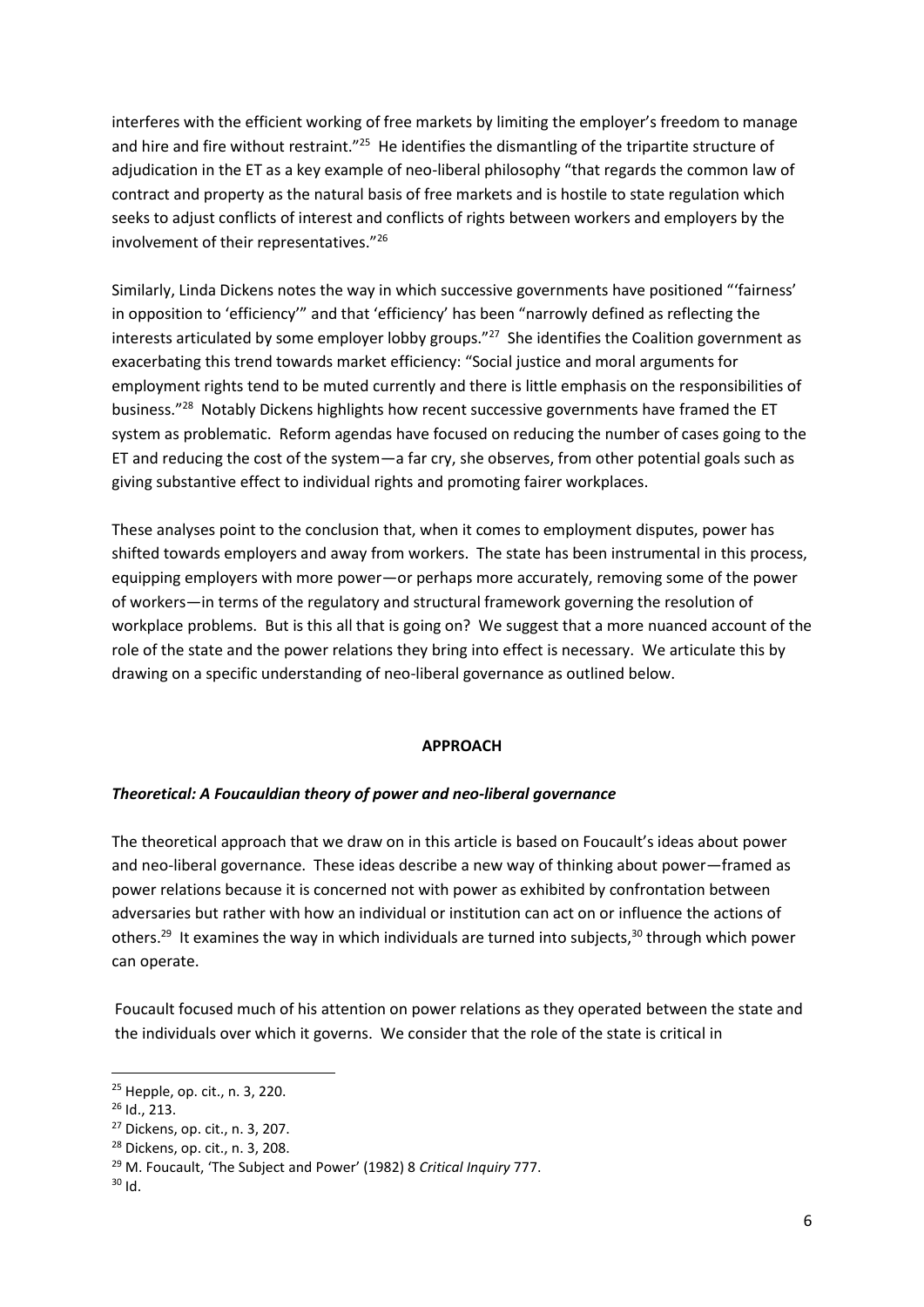contemporary employment dispute resolution—due to the dominance of neo-liberal ideology and the, not unrelated, use of individual employment rights as the basis for the ET system. Despite this, the way in which the state exercises power relations is under-theorised and under-examined in labour law. As such, we suggest that Foucault's theoretical approach can usefully provide an explanatory factor not present in discussions about the ET system.

Foucault observed that in liberal societies the state structures its relationship with the population in such a way that it is able to shape the actions individuals' undertake.<sup>31</sup> Power relations are not a mode of action that acts directly on a population, but rather "acts upon their actions"<sup>32</sup> How does it do this? Foucault observes of the state that "it incites, it induces, it seduces, it makes easier or more difficult; in the extreme it constrains or forbids absolutely."<sup>33</sup> In essence, the exercise of power in this form consists in "guiding the possibility of conduct and putting in order the possible outcomes."<sup>34</sup> This is achieved by transforming the rationalities and technologies utilised by the state in the exercise of political rule.<sup>35</sup>

A key aspect of governance is that the state focuses its attention on individuals in a population, in contrast to the population as a whole, and conceives of these individuals as active agents who are free to choose and capable of rational decision making. Indeed, this freedom—or liberty—is critical to the exercise of power in this form of state governance.<sup>36</sup> Dardot and Laval note: "To govern is not to govern *against* liberty or *despite* it; it is to govern *though* liberty—that is, to actively exploit the freedom allowed to individuals so that they end up conforming to certain norms of their own accord."<sup>37</sup> Individuals are not forced to do things or told they must act in a particular way. Rather, a perception of freedom of choice is created by the state. Options are available to individuals about how they live their lives and it is up to individuals to make decisions in this regard.

The strategies that the state employs to shape the actions of individuals are multiple. To some extent, the state simply needs to make some of the options available to people more or less attractive or more or less accessible. For example, it can be seen that the introduction of fees payable by workers seeking to assert their rights in the ET makes this option less accessible. There will be some workers who cannot easily afford these.

More fundamentally, though, the state seeks to create an alliance between individuals' personal goals and desires with state aims and objectives. States act to forge symmetry between the attempts of individuals to better their lives and the political values they are promoting.<sup>38</sup> So, in terms of the state's goal of reducing the number of ET claims, the state would try and create an environment whereby individual workers themselves are of the view that going to the ET is an unappealing or inappropriate option. The hoped for result is that individual workers will make their

**<sup>.</sup>**  $31$  Id.

<sup>32</sup> Id., 789.

<sup>33</sup> Id., 789.

<sup>&</sup>lt;sup>34</sup> Id., 789.

<sup>&</sup>lt;sup>35</sup> N. Rose, *Governing the Soul: The Shaping of the Private Self* (1989), 5.

<sup>36</sup> Id.; Foucault, op. cit., n. 29.

<sup>37</sup> P. Dardot and C. Laval, *The New Way of the World: On Neo-Liberal Society* (2013), 5.

<sup>38</sup> Rose, op. cit., n. 35.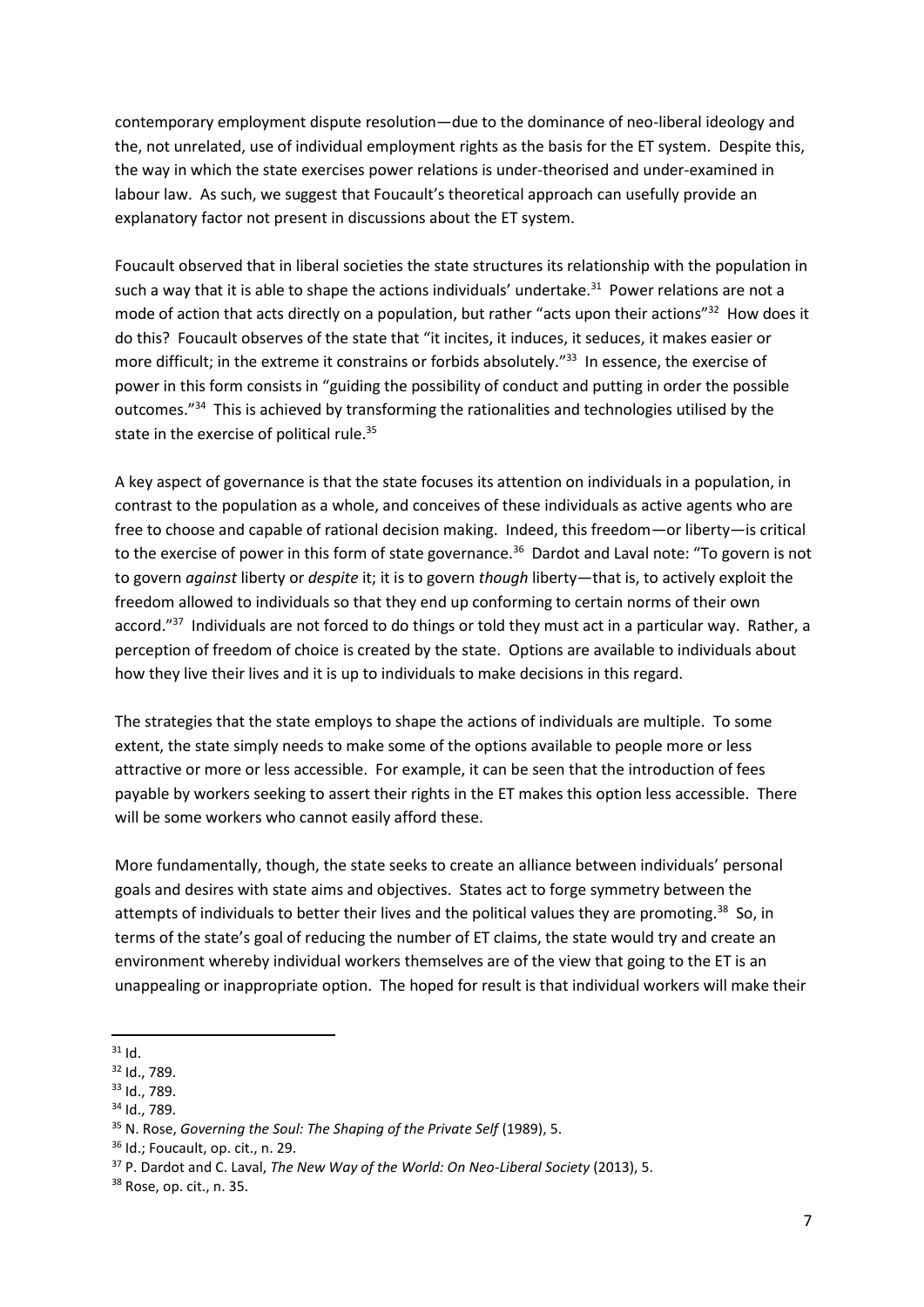own choice *not* to assert their rights in the ET, which effectively mirrors the policy goals and agenda of the state.

States appeal to rationality to justify their particular aims and objectives.<sup>39</sup> They actively produce and propagate 'regimes of truth', whereby ideas, such as the *problem* of high numbers of ET claims, become inscribed in institutions and other authorities, associated rules and procedures, as well as concepts and rhetoric that are circulated.<sup>40</sup> Certain technologies can be utilised to enhance this process. These include the production of statistics about the rising number of ET claims over past decades and calculations regarding the costs associated with processing these. These 'truths' infiltrate society creating a particular perception of reality. Individuals are educated and solicited into accepting these truths.<sup>41</sup> They increasingly become part of their value systems with which they seek to comply.

This process can be viewed as the shaping of the subjectivities of individuals who comprise a population. Nikolas Rose observes that "the regulatory apparatus of the modern state is not something imposed from outside upon individuals who have remained essentially untouched by it. Incorporating, shaping, channelling, and enhancing subjectivity have been intrinsic to the operations of government."<sup>42</sup> The goals of the state become ever closer to the goals that individuals in the population feel that emanate from within themselves. Individuals have the sense of choosing particular life practices out of a range of options. Yet, the reality and priorities upon which they base their decision making process are highly influenced by truths promoting in multiple ways and from multiple, decentralised sources.<sup>43</sup>

Contemporary neo-liberal governance exemplifies these relations of power between the state and the population. And this is the context in which recent changes to the ET system need to be viewed. In a neo-liberal state the overarching truth being propagated relates to the necessity of competition in society.<sup>44</sup> Foucault notes that the role of the neo-liberal state is "to intervene on society so that competitive mechanisms can play a regulatory role at every moment." 45 Workers, once viewed as in need of particular protections given their class disadvantages, are now reconceptualised as equally able to participate in the dynamic of competition and participate in an enterprise society.<sup>46</sup> The neo-liberal state seeks to strengthen and propagate this truth to the point where the idea of generalised competition becomes both a self-evident truth and a behavioural norm.<sup>47</sup>

Ultimately, the subjectivity of individuals in a neo-liberal state is shaped in such a way as to bring about a new version of *homo economicus* who sees him or herself as an entrepreneur of themselves.<sup>48</sup> This subject is free to choose how to live his or her life. However, as an enterprising

<sup>39</sup> M. Foucault, *The Birth of Biopolitics: Lectures at the College de France 1978-1979* (2010).

<sup>40</sup> Id.

<sup>41</sup> Rose, op. cit., n. 35.

 $42$  Id., 213.

<sup>43</sup> Id.; G. Turkel, 'Michel Foucault: Law, Power and Knowledge' (1990) 17 *J. of Law and Society* 2, 170.

<sup>44</sup> Foucault, op. cit., n. 39; Dardot and Laval, op. cit., n. 37.

<sup>45</sup> Foucault, op. cit., n. 39, 145.

 $46$  Id.

<sup>47</sup> Dardot and Laval, op. cit., n. 37.

<sup>48</sup> Foucault, op. cit., n. 39.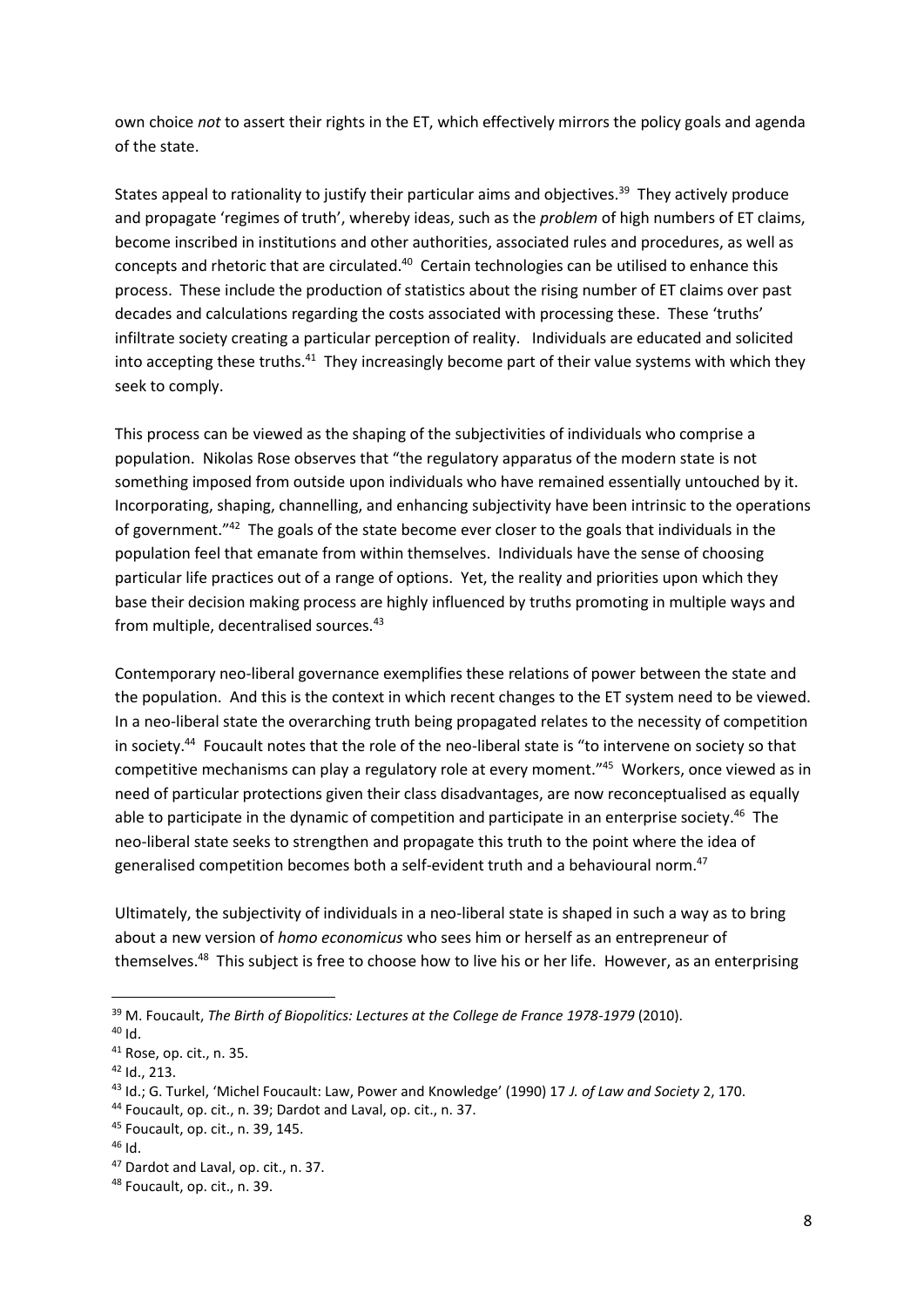subject, they are obliged to choose action that maximises their own economic self-interest.<sup>49</sup> The individual thus becomes governable. The state can understand workers' behaviour as economic behaviour and can attempt to influence this by modifying the variables of the environment knowing that the individual will respond based on rational economic justifications.<sup>50</sup> Viewed in this light, the state can implement changes to the ET system which will be interpreted and acted upon by workers using an economic rationality.

## *Methodological: Our empirical dataset*

The data presented in this article is drawn from an European Research Council funded project entitled *Citizens Advice Bureaux and Employment Disputes*. The overall aim was to understand workers' experiences as they attempted to resolve problems faced at work, including identifying potential barriers to justice. We focused on workers who could not easily afford the services of a solicitor. As such, participants were recruited through Citizens Advice Bureaux (CABx) who are a key provider of employment advice to this group.<sup>51</sup> Data collection was undertaken during the period July 2011 to December 2014.

The primary methodology employed involved the 'tracking' of workers who became clients of CABx—from their initial interaction with the bureau through the process of their working their way through their employment dispute or otherwise abandoning it. This meant that we were able to gather data on the thoughts, feelings and actions of workers from the early stages of their dispute throughout the course of receiving advice of the dispute and taking action (or not) in relation to their dispute.

Information was collected from 158 workers from seven bureaux throughout England (3), Scotland (3) and Northern Ireland (1). Data sources included observation of advice appointments between CABx advisers and their clients, ongoing interaction with bureaux clients during the course of their dispute through various mediums, observation of ET hearings, and final face-to-face interviews with bureaux participants. Detailed notes were taken of all encounters with worker participants. Audio recording was undertaken wherever possible and in all final face-to-face interviews. All audio recordings were fully transcribed.

Out of the 158 workers participants, 58 submitted a claim to the ET (or Industrial Tribunal as it is called in Northern Ireland) (38% of known cases), 2 pursued their claim in the (English) County Court or (Scottish) Sheriff Court, and in 5 cases we were not able to establish whether a legal claim was lodged or not (largely due to losing contact with the worker participant). Refer to Table 1 below.

**<sup>.</sup>**  $49$  Id.

<sup>50</sup> Id.

<sup>51</sup> B. Abbott, 'The Emergence of a New Industrial Relations Actor—The Role of Citizens Advice Bureaux?', (1998) 29 *Industrial Law J.* 4, 257.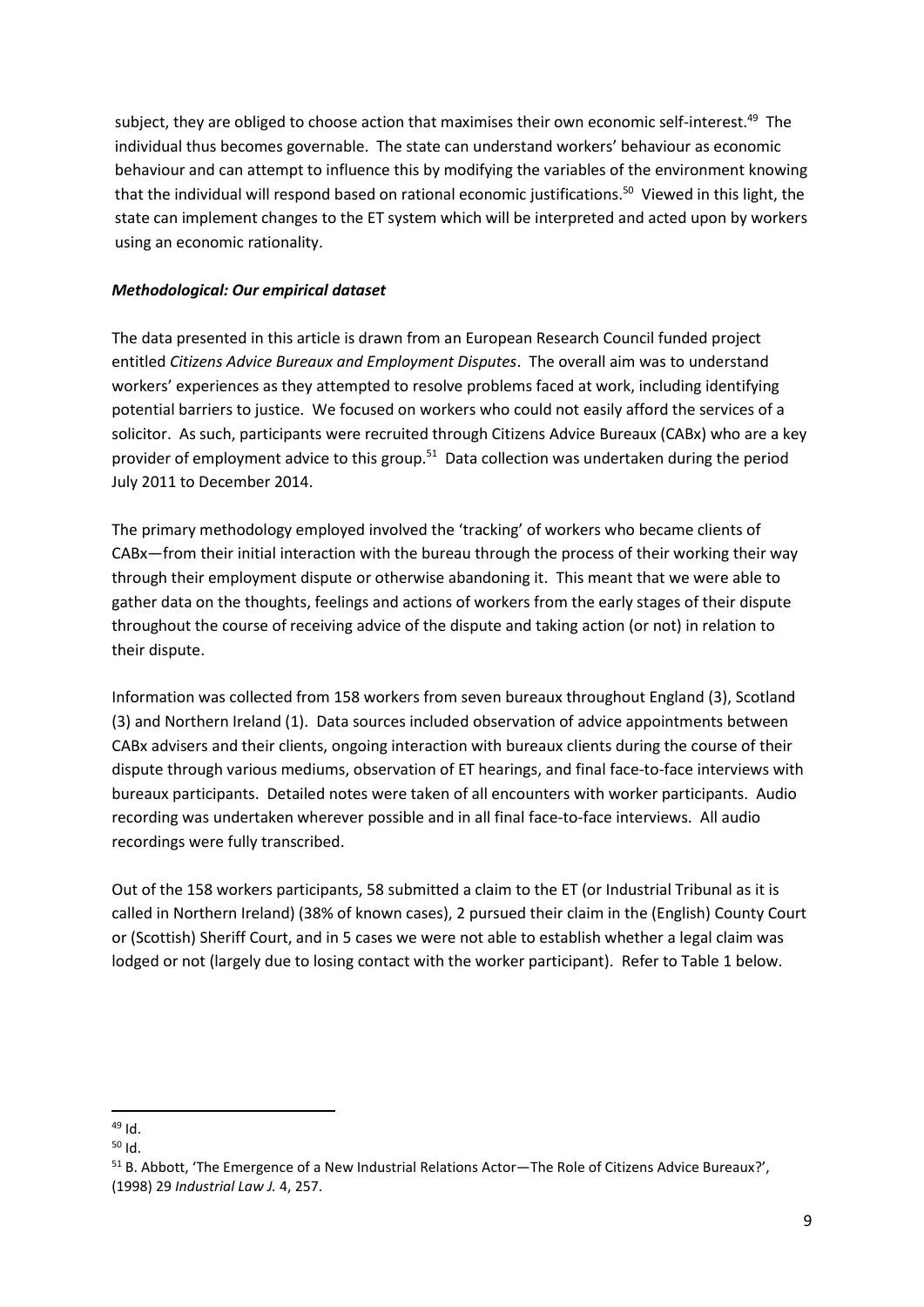| <b>Bureaux</b> | <b>Number of</b><br>worker<br>participants | <b>ET claim lodged</b> | <b>County or</b><br><b>Sheriff Court</b><br>claim lodged | No legal<br>claim made | Unknown if<br>legal claim<br>made |
|----------------|--------------------------------------------|------------------------|----------------------------------------------------------|------------------------|-----------------------------------|
| A              | 22                                         |                        |                                                          | 14                     |                                   |
| В              | 34                                         | 20                     |                                                          | 12                     |                                   |
|                |                                            |                        |                                                          |                        |                                   |
|                | 31                                         |                        |                                                          | 22                     |                                   |
|                | 22                                         |                        |                                                          | 15                     |                                   |
|                | 23                                         | 10                     |                                                          | 13                     | 0                                 |
| G              | 23                                         | 6                      |                                                          | 15                     |                                   |
| <b>Totals</b>  | 158                                        | 58                     |                                                          | 93                     |                                   |

**Table 1: Participants and legal action taken by bureaux**

In addition to gathering data from workers experiencing disputes, we gathered information from advisers and managers of CABx. This involved semi-structured interviews, participant observation and ongoing informal interaction with advisers and managers from the 7 participating bureaux. All interviews were audio recorded and fully transcribed.

Additional information was obtained through a subproject undertaken collaboratively with Citizens Advice Scotland which focused specifically on the impact of ET fees. This work comprised two components. Firstly an online survey was made available during April 2014 to all known CABx advisers in Scotland who provide employment advice (a population of 27).<sup>52</sup> Fourteen surveys were completed. Secondly, two focus groups, comprising 13 advisers, were undertaken on 15 August 2014.<sup>53</sup> One additional face-to-face interview was conducted approximately one week later with an adviser who was unable to attend the focus groups. Both the focus groups and the additional interview were audio recorded and fully transcribed. Although this subproject was particularly enlightening as to the impact of fees, the majority of data collected from the main study pre-dated in the introduction of fees. For this reason, any reference to fees in the following analysis is based either on general observations outside of the data set as well as the views and perceptions of the advisers interviewed in the subproject.

### **FINDINGS AND ANALYSIS**

This section is divided into four parts. Firstly, we describe the context in which the recent changes to the ET system have been made—specifically, we consider the 'truths' presented by the neo-liberal state as expressed in moral codes and embedded in institutional context and processes. This demonstrates the very active and ongoing role of the state in relation to the power dynamic at play in employment disputes. Secondly, we show how these 'truths' have shaped workers subjectivities to the extent which they influence their decision making about what to do when faced with an employment dispute. Thirdly, we demonstrate how this shaping of worker subjectivities extends to a particular moral view regarding the assertion of individual employment rights. These second and third parts of this section shows how the actions of the state shape more than the objective context that workers find themselves in when experiencing an employment dispute, but also, critically,

1

<sup>52</sup> For further details refer to: Rose et al, op. cit. (2015b), n.5.

<sup>53</sup> Id.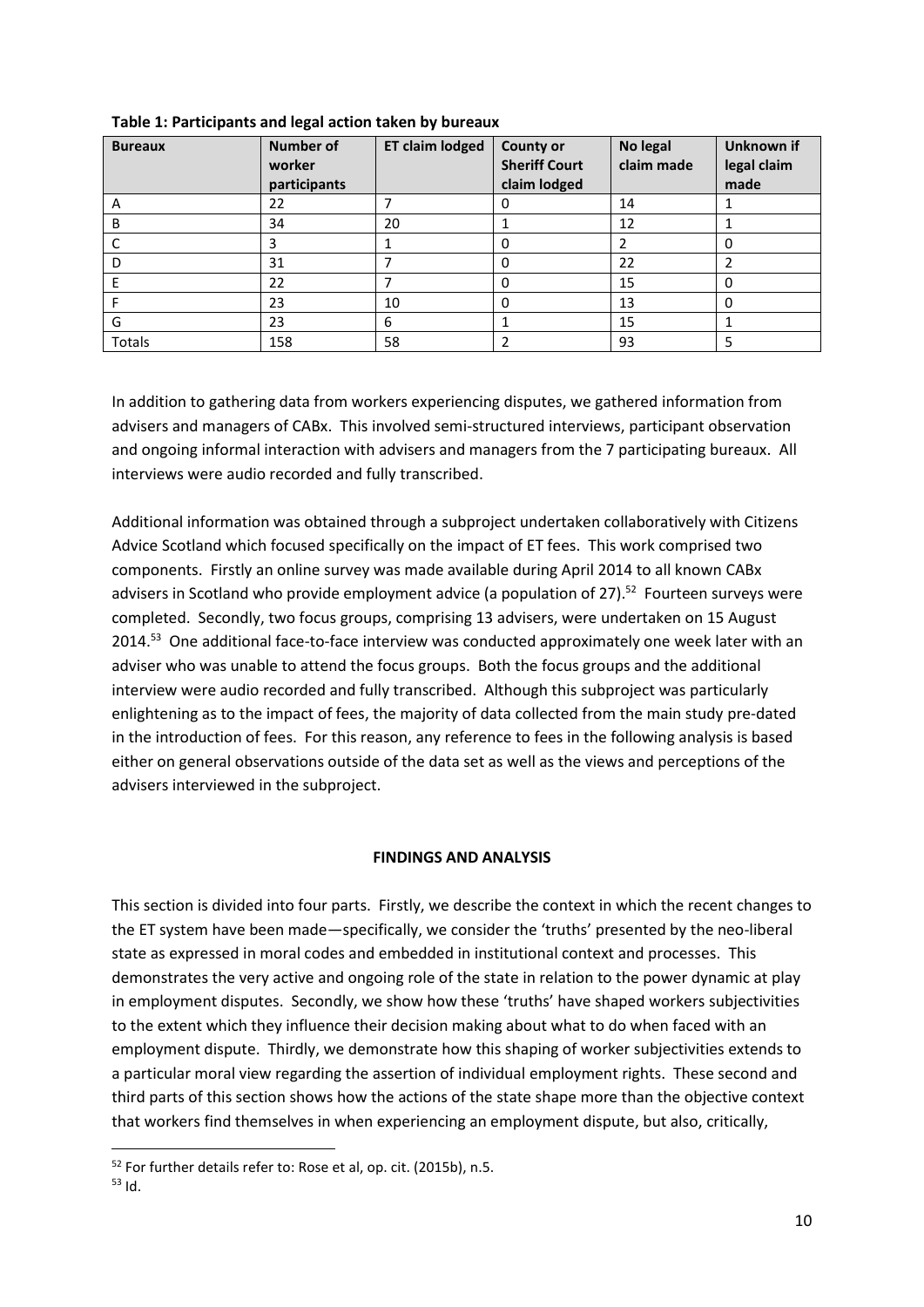workers' subjective moral codes about appropriate courses of action to take. Fourthly, and finally, we show that despite this shaping of worker subjectivities being powerful, it is not exhaustive or complete. Workers continue to hold non-economic values and these can clash with solely economic concerns.

### *'Truths' as expressed in moral codes and embedded in institutional contexts and processes*

A key 'truth' justifying the recent changes to procedural aspects of the ET system has been the stated problem of high levels of claims being made to the ET. The actions of workers who make claims in the ET have identified as being problematic. Statistics have been produced evidencing the rise in numbers of claims over time.<sup>54</sup> The category of difficult workers is growing. There is a notable lack of acknowledgement that workers may be making claims because of continued problems in the relationship between employers and workers.<sup>55</sup> Further description (and discrediting) of the group has been provided by suggestions that many who go to the ET have vexatious and frivolous claims.<sup>56</sup> This is framed as particularly problematic because these workers are acting as a 'brake on business.'<sup>57</sup> In addition, these problematic ET claimants are costing the taxpayer a great deal of money.<sup>58</sup> It is not fair that public monies are spent supporting the ET system for the benefit of this problematic group of workers. The general message is that ET claimants are morally reprehensible individuals causing problems to society in economic terms and the state needs to do something in order to reduce the number in this group.

These claims gain weight when considered in the broader context of political priorities and rhetoric. The government has argued that the global recession and general instability of financial markets necessitate the need for austerity measures.<sup>59</sup> Public expenditure must be cut. This is the most rational and morally appropriate state response as it will bring about longer-term economic growth in the country. Workers—'strivers'—must be celebrated as they contribute to the economy, whilst those not in paid employment—'skivers'—are demonised.<sup>60</sup> A moral value becomes attributed to those who contribute to the economy. Workers are held in esteem, whilst those who fall outside of this and are not economically active are of less or even no value. Entrepreneurs hold a special place in this hierarchy of social importance. This can be seen by the way that entrepreneurial needs are

 $\overline{a}$ 

<sup>&</sup>lt;sup>54</sup> Refer Coalition government assertions regarding claims rising to record levels, at [<https://www.gov.uk/government/news/employment-tribunal-fees-to-benefit-business-and-taxpayers>](https://www.gov.uk/government/news/employment-tribunal-fees-to-benefit-business-and-taxpayers). This contrasts with official statistics reporting a reduction in claims, Annual Tribunals Statistics, 1 April 2010 to 31 March 2011, (MoJ/HMCTS, 2011), 5.

<sup>55</sup> D. Renton, *Struck Out: Why Employment Tribunals Fail Workers and What Can Be Done* (2012).

<sup>&</sup>lt;sup>56</sup> See N. Busby and M. McDermont 'Access to Justice in the Employment Tribunal: Private Disputes or Public Concerns?' in Access to Justice: Beyond the Policies and Politics of Austerity, eds. E. Palmer et al., (2016). <sup>57</sup> Dickens, op. cit., n. 3.

<sup>58</sup> Op. cit., n. 10 and 11.

<sup>59</sup> See George Osborne's emergency budget statement 2010:

[<sup>&</sup>lt;http://www.telegraph.co.uk/finance/budget/7846849/Budget-2010-Full-text-ofGeorge-Osbornes](http://www.telegraph.co.uk/finance/budget/7846849/Budget-2010-Full-text-ofGeorge-Osbornes-statement.html)[statement.html>](http://www.telegraph.co.uk/finance/budget/7846849/Budget-2010-Full-text-ofGeorge-Osbornes-statement.html).

<sup>60</sup> Z. Williams, 'Skivers v Strivers: The Argument that Pollutes People's Minds' *The Guardian*, Wednesday 9 January 2013, at [<http://www.theguardian.com/politics/2013/jan/09/skivers-v-strivers-argument-pollutes>](http://www.theguardian.com/politics/2013/jan/09/skivers-v-strivers-argument-pollutes).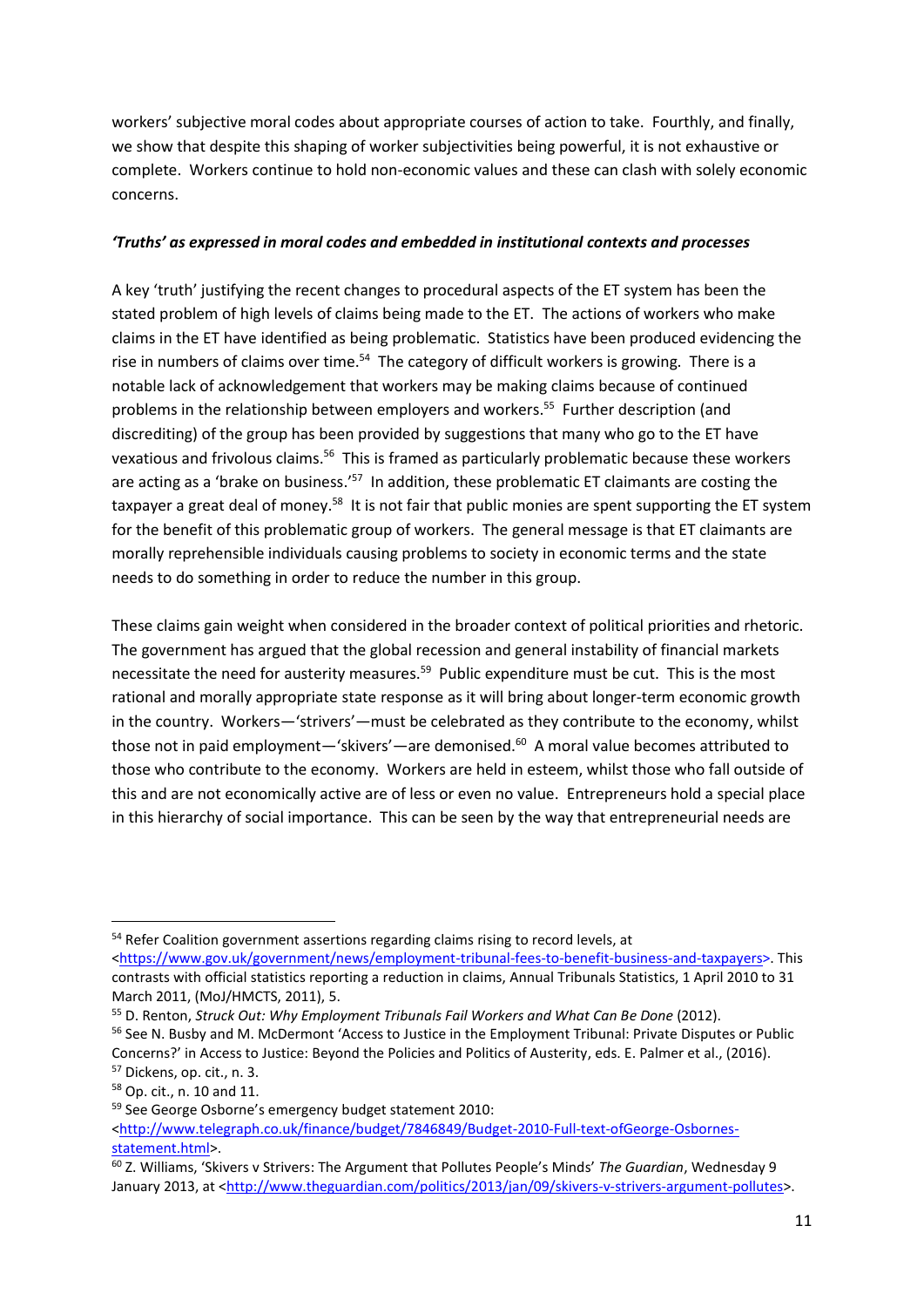deemed appropriate policy drivers. The 'Red Tape Challenge' focusing on employment law<sup>61</sup> provides an example of this. Moreover, workers who interfere with an entrepreneur's managerial prerogative by raising disputes are assumed to be doing so for unmeritorious or vexatious reasons.<sup>62</sup>

These truths and moral codes have been embedded into a range of state institutional contexts and processes. So, directly relating to the ET system, there is the introduction of ET fees which have been attributed with causing a nearly 70% reduction in claims across all jurisdictions following their introduction.<sup>63</sup> Fees represent the practical implication of the statement that it is only reasonable to expect users of the system—which operates at great cost to taxpayers—to bear some of the cost of this.<sup>64</sup> There is the elimination of legal aid for employment disputes in England and Wales. Such financial support is problematic because it is very costly to taxpayers, but also unfair to those who do not benefit from the provision of legal aid. The introduction of compulsory EC through Acas is characterised as a positive option because it is less costly for individuals and the state. <sup>65</sup> The speed of EC is also promoted as a benefit for business because, presumably, long drawn out disputes may inhibit their primary goals of profit generation. No mention is made of the fact that EC does not result in a legal judgement of right and wrong regarding employment rights but rather facilitates a mutual agreement between the parties involved.<sup>66</sup>

Now, when faced with a workplace problem, workers must make decisions about how to pursue their claim (or not) in the ET system. While they must now register for EC, workers can choose whether or not to engage with it. If not, there is the decision to go to the ET, which means deciding on the steps of paying the issue fee and the hearing fee. And, if a worker's case is successful and they are granted an award which is then not paid (the chances of which are quite likely), there is the decision about whether or not to pay further monies to take formal action to enforce the award. Dardot and Laval describe this form of state governance, involving multiple choices, as follows:

It is therefore no longer a question, as it was in welfarism, of redistributing goods in accordance with a certain regime of universal rights to life … but of appealing to the calculating capacity of subjects to make choices and achieve results … This presupposes

<sup>&</sup>lt;sup>61</sup> 'The Red Tape Challenge: Employment Law' at

[<sup>&</sup>lt;http://webarchive.nationalarchives.gov.uk/20150522175321/http://www.redtapechallenge.cabinetoffice.go](http://webarchive.nationalarchives.gov.uk/20150522175321/http:/www.redtapechallenge.cabinetoffice.gov.uk/themehome/employment-related-law/) [v.uk/themehome/employment-related-law/>](http://webarchive.nationalarchives.gov.uk/20150522175321/http:/www.redtapechallenge.cabinetoffice.gov.uk/themehome/employment-related-law/)

<sup>&</sup>lt;sup>62</sup> Express statements to this effect have been made by key Coalition Government Ministers, including Business Secretary Vince Cable's speech to the Engineering Employers ' Federation (November 2011), refer [<http://www.gov.uk/government/speeches/reforming-employment-relations>](http://www.gov.uk/government/speeches/reforming-employment-relations). Likewise, Chancellor George Osborne made similar comments when announcing the increase in the qualifying period for claiming unfair dismissal from one to two years, refer

[<sup>&</sup>lt;http://www.conservatives.com/News/Speeches/2011/10/Osborne\\_together\\_we\\_will\\_ride\\_out\\_the\\_storm.a](http://www.conservatives.com/News/Speeches/2011/10/Osborne_together_we_will_ride_out_the_storm.aspx)  $snx$ 

<sup>&</sup>lt;sup>63</sup> See the House of Commons Justice Committee Report (2016), HC 167, available:

[<sup>&</sup>lt;https://www.publications.parliament.uk/pa/cm201617/cmselect/cmjust/167/167.pdf>](https://www.publications.parliament.uk/pa/cm201617/cmselect/cmjust/167/167.pdf).

<sup>&</sup>lt;sup>64</sup> See Ministry of Justice (2017) 'Review of the Introduction of Fees in the Employment Tribunal' at [<https://www.gov.uk/government/uploads/system/uploads/attachment\\_data/file/587649/Review-of](https://www.gov.uk/government/uploads/system/uploads/attachment_data/file/587649/Review-of-introduction-of-fees-in-employment-tribunals.pdf)[introduction-of-fees-in-employment-tribunals.pdf](https://www.gov.uk/government/uploads/system/uploads/attachment_data/file/587649/Review-of-introduction-of-fees-in-employment-tribunals.pdf)>. At 5 it states that the Government's 'financial objective' has been met as "those who use the ETs are contributing around £9 million per annum in fees … transferring a

proportion of the cost of the ETs from taxpayers to those who use the Employment Tribunals."

 $65$  Acas provides information, advice, training, conciliation and other services for employers and employees aimed at preventing or resolving workplace problems.

<sup>66</sup> Foucault, op. cit., n. 29.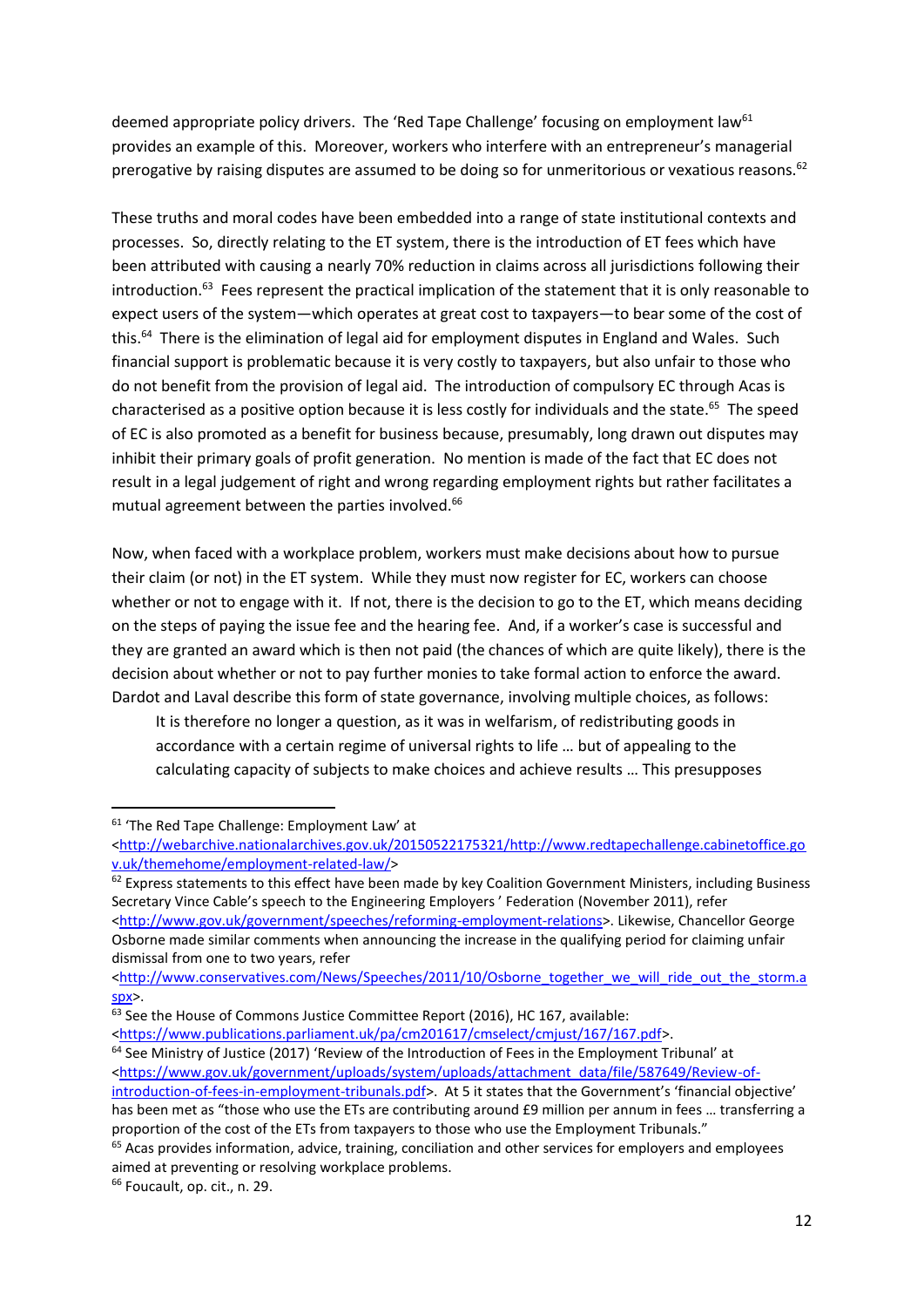that, to be 'responsible', subjects possess the data for this calculation, comparative indicators, quantitative expressions of their activity, or, more radically, of the monetization of their 'choices'.<sup>67</sup>

In essence, the state has brought about a situation in which workers have an obligation to choose which path to take and, importantly, the options available each come with varying degree of risk and moral value.

For those who find themselves in a workplace dispute, losing their job and being out of work is likely not far from their mind. However, the state and its institutions actively engage in the ongoing vilification of those not engaged in paid employment. This can be seen in the treatment of those in receipt of the Job Seekers Allowance. They are disciplined by an aggressive system of obligations imposed on them, such as the need to apply for a certain number of jobs in set periods. Perceived infringement of these obligations can result in the sanctioning of benefits, which can have extremely negative effects on that person's ability to meet their basic needs and their mental wellbeing.<sup>68</sup> These practices, though, inculcate a sense of having to earn the right to receive government assistance. This contrasts with other visions of the role of the state which may encompass the idea that the state has a responsibility towards those in need.

For those individuals who are in work, particularly at the lower end of the labour market, there has been a downward shift in the degree to which they should expect quality work conditions. A key way in which this message has been conveyed is by the proliferation of jobs offered as non-standard forms of employment. The state, through its lack of decisive action on the issue, is effectively condoning these practices that reduce the costs associated with standard employment contracts. The effect is to normalize the idea that workers should bear some of the risk of business on behalf of their employers. This is legitimised by the promotion of an entrepreneurial rationality that attributes to all individuals the same goals of economic maximisation.

It is clear that the state is very active in shaping the contextual tone in which those who experience a workplace problem find themselves. Certain values are promoted, with others minimised, ignored or actively denounced. These acts of the state are over and above the setting of a regulatory and structural framework by which employment disputes are resolved. Indeed, aspects of the regulatory and structural framework that is set are, far from being neutral, actively imbued with, or perhaps tainted by, particular qualities, values and connotations by the state.

### *Workers' obligation to choose in accordance with homo economicus*

Our findings reveal the ways in which the neo-liberal 'truths' relating to the ET system and its broader context have, to some extent, been internalised by workers, shaping their subjectivities about what they perceive to be morally appropriate behaviour. Once they received legal advice regarding their workplace problem, our participants had to make decision regarding whether or not to pursue their dispute in the ET and, if so, which steps to take. To a large extent these decisions

<sup>&</sup>lt;sup>67</sup> Dardot and Laval, op. cit., n. 37, 180.

<sup>68</sup> Citizens Advice Scotland, *Sanctioned: What Benefit?* (2014) at

[<sup>&</sup>lt;http://www.cas.org.uk/system/files/publications/Sanctioned%20What%20benefit.pdf>](http://www.cas.org.uk/system/files/publications/Sanctioned%20What%20benefit.pdf); D. Webster, 'Jobseeker's Allowance Sanctions and Disallowances' *Working Brief* 2013, 233: 6-7.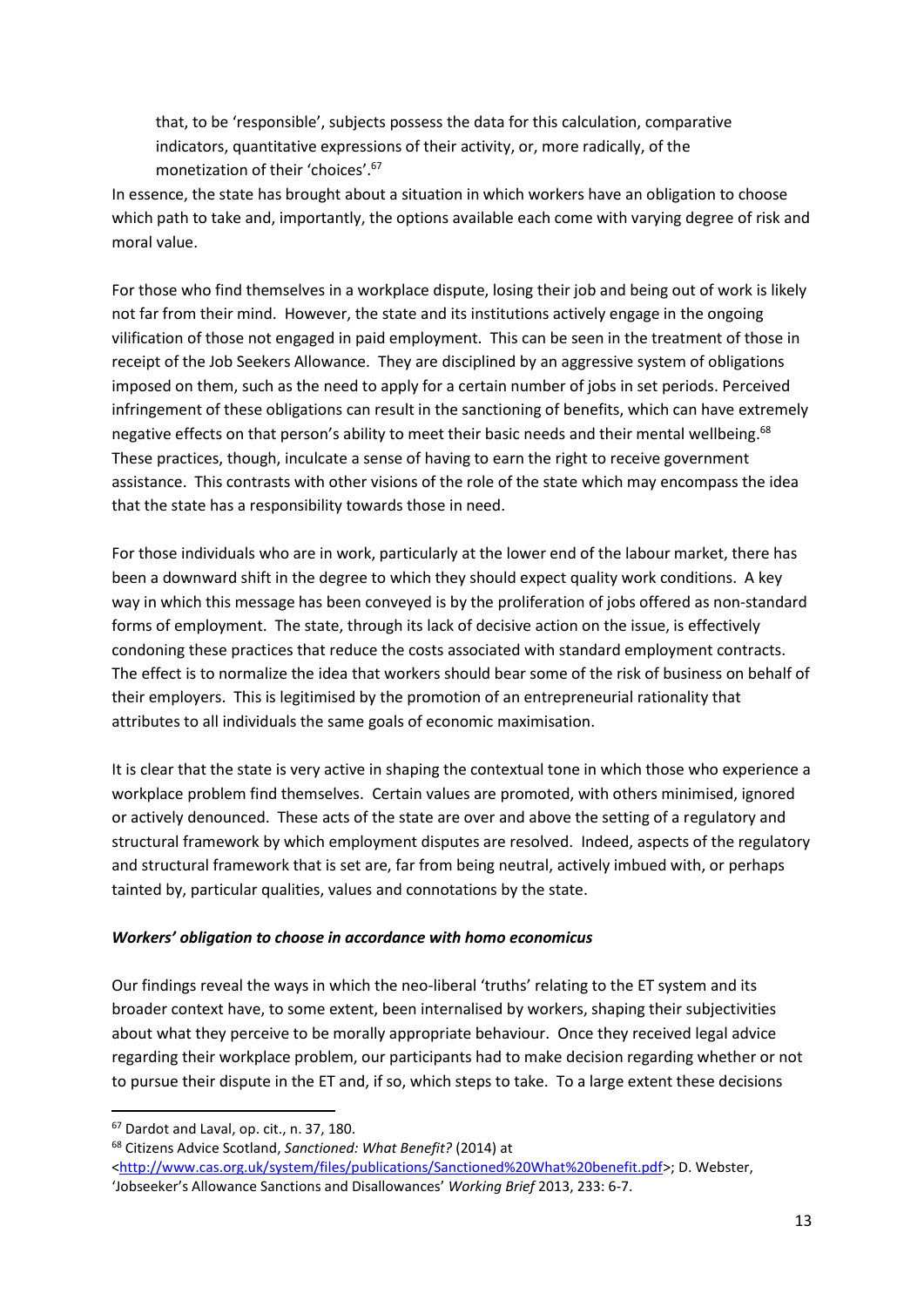were guided by reasoning involving economic rationality and the management of risk<sup>69</sup>—key principles of the neo-liberal orthodoxy. However, importantly, the participants viewed their decisions as coming from themselves.

At one level, some participants expressed an unquestioned acceptance of the 'truths' presented by the state. For example, one participant commented on ET fees: "Up front, it is a lot of money if somebody's been sacked or whatever … But you can understand if there's 100 people claiming a tribunal and say there's only 25% legit or even 50% are legit the other 50% are wasting their time …" (Ray). 70

More notable, though, was the way that participants' decision-making process typically involved a weighing up of the financial costs of a particular course of action against the risks involved, notably the likelihood of success of a particular course of action. Economically sensible decisions predominated. This can be seen in the case of Laura.

*Laura worked for a large supermarket chain for more than six years. One day the store security guard filmed her on CCTV when she was going to her car during a break. He claimed she was taking illegal drugs. Laura denied this stating that she was simply taking hay-fever remedy. Laura was suspended from her job. Laura offered to have a drug test taken immediately (it was still within the appropriate timeframe for a valid test). However, the employer declined to do so. Laura had her own test taken, which showed that she had not been under the influence of illegal drugs. Laura attended a disciplinary meeting. In this she tried to show her drug test results. Her manager informed her that they did not need any further proof as their evidence showed beyond reasonable doubt that she was taking illegal drugs. Laura was dismissed. A CAB adviser informed her that she would have to pay a total of £1,200 to take a claim to the ET for unfair dismissal. Laura decided not to pursue her claim.* 

Laura had initially felt very positive about her claim for unfair dismissal. However, after finding out about the cost she would need to incur to pursue this in the ET decided that she simply could not take the risk expending this amount of money. She stated:

At the end of the day … I could've won and I might not have done. I haven't got £1,100 [sic] to pay on something I might not win. ...I'm on my own with two children without a job at the moment … If I knew I could claim my money back … even if I lost, at least I've got that money back, I would've been okay … But I can't afford to pay over £1,000 for something which is a gamble. I might as well just go to the bookies.

The outcome was devastating for Laura. She felt very aggrieved at the situation. But she knew she was ultimately responsible for herself and her children and to spend the amount of money required to pursue the claim was simply too risky.

Other participants chose to accept a settlement offer from the employer despite this being for an amount lower, sometimes substantially so, than what the ET would likely award. A key factor

<sup>&</sup>lt;sup>69</sup> The notion of workers being economically rational and risk adverse has been recognised historically within labour law, see for example H. Sinzheimer, *Foundations of Labour Law*.

<sup>70</sup> All participant names given are pseudonyms.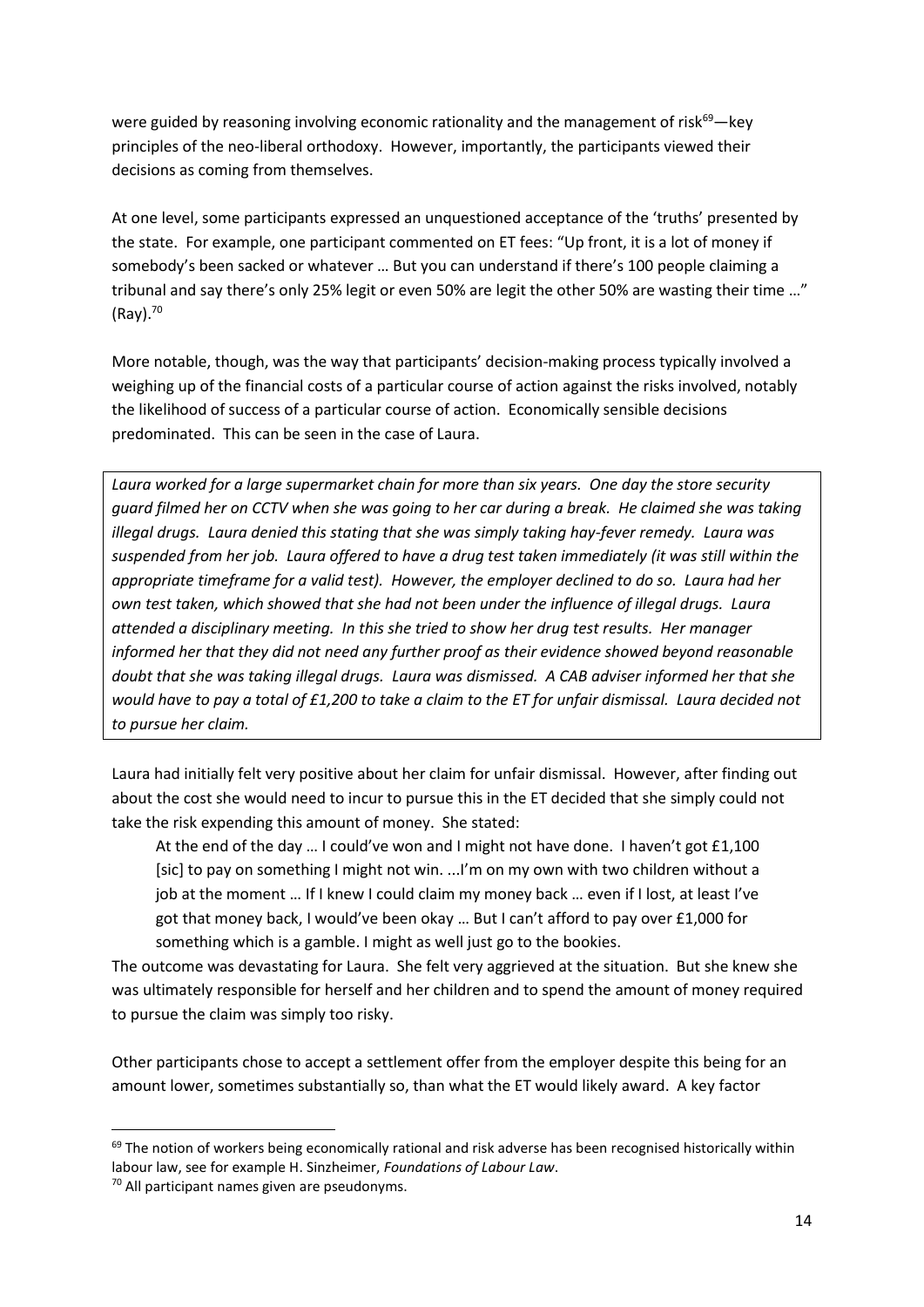contributing to this decision was the notion that this course of action was less risky. This even occurred prior to the introduction of ET fees, as was the case with Jimmy.

*Jimmy worked as a landscape gardener for a small employer. The job had been advertised as paying the national minimum wage. However, details of when and how he would be paid were not provided. After several months' work, Jimmy received a payment of £2,000 but this was unaccompanied by any kind of wage slip or breakdown of the amounts. Jimmy attempted to pursue this with his employer who was very evasive. Eventually, the employer discontinued offering work. Jimmy went to the CAB to get information about whether his responsibilities regarding income tax and national insurance. The bureau solicitor informed Jimmy that he had a potential claim for unpaid wages that totalled more than £1,000. Jimmy lodged an ET1 form<sup>71</sup> with the ET. Prior to the hearing Jimmy accepted a settlement of around £500.*

Jimmy decided to settle for a lesser amount than what he was claiming in the ET because he thought it was probably the best he would get from the situation. He reasoned that the outcome of going to the ET was very uncertain. He could not be sure that he would be awarded the amount he was claiming or that the employer would actually pay any award. As such, Jimmy thought the best option was to accept what the employer was offering.

These workers are demonstrating a decision making process whereby economic rationality predominates. It does so to a greater extent than other possible criteria, such as strength of one's claim. The reasoning of these workers is not isolated, particularly in the post-ET fees environment. One adviser from a CAB in Scotland observed: "It's amazing the number of people now willing to compromise their claims if they get even a half decent offer you know from the other side through the Acas process rather than face the risk of actually going to hearings and not getting money" (Focus group participant). The risk factors that workers considered were many and included the ET fees, the fees required to enforce any award that was unpaid, and the degree of legal support the worker could access that would help contribute to their chances of success.

Conceptions of risk extended beyond the immediate process of engaging with the ET system to the broader issue of re-entering or ensuring continued participation in the paid labour market. Experiencing an employment dispute that was potentially a legal claim typically results in the worker leaving that position some way or other. Trying to find another job after leaving one due to a dispute can be problematic; a worker typically needs to have their side of the dispute vindicated by the ET or be in receipt of a satisfactory reference from the employer with whom they had the dispute. Our findings demonstrate that ensuring that one had a clear record as a 'good worker' was a key driver in the decision making process, as exemplified by Sally.

*Sally worked part-time in a customer service role in a large retail company. Her employer wanted to make her hours more flexible. They informed her that she needed to be available for any shift during the week or else her contract would be terminated. Sally agreed, but stated that she could not do Friday evenings as she assisted with a charity group and Saturday afternoons when her husband* 

 $71$  The form required to submit a claim in the ET.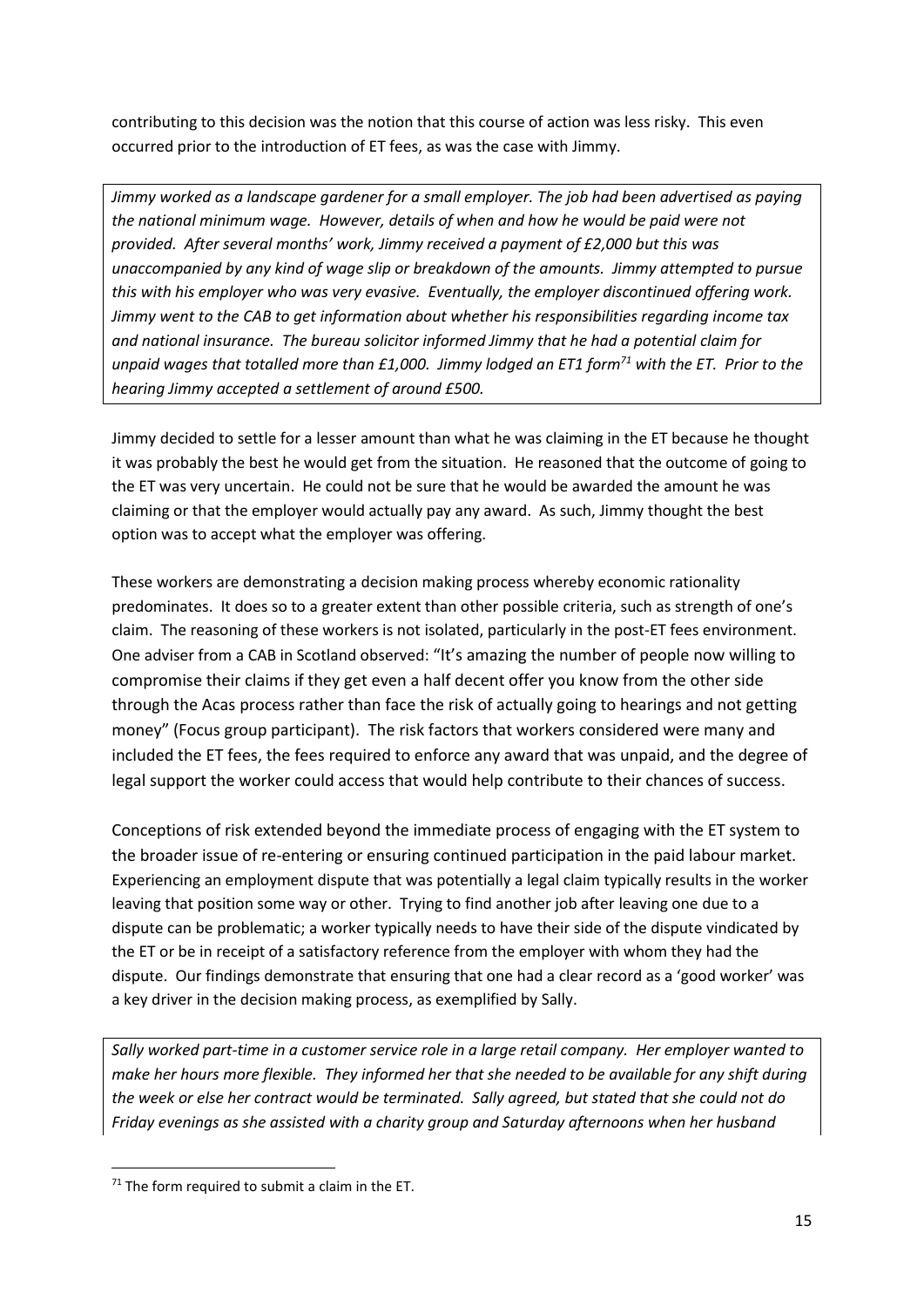*coached a youth football team. Subsequently, Sally was called in for a 'quiet meeting' with Human Resources. They accused her of misleading them about her circumstances, stating that her husband wasn't actually working on the Saturday afternoons—he was only volunteering. Sally was told this amounted to gross misconduct and she was dismissed. Sally was very upset. She attended her local CAB where an adviser helped her lodge an application to the ET. (Sally's case arose prior to fees being introduced). In the end, though, Sally didn't go to the tribunal. Instead she reached a settlement via Acas, which included a reference and a financial sum.* 

The key reason that Sally settled was so she could get a reasonable reference from her former employer and obtain another job. The need for a reference became abundantly clear to Sally during the course of her dispute. After her dismissal, Sally was offered a paid job managing a charity shop. However, the offer was conditional upon the reference. The charity made contact with Sally's former employer and subsequently withdrew their job offer to Sally. Sally was subsequently offered another position, again subject to receipt of a satisfactory reference. The offer stood the day before the ET hearing and Sally wrestled with her competing desires to have her case heard and to obtain a satisfactory reference.

It was the day before the tribunal went ahead. And I was so close to "no I'm not acceptin' it [the settlement]". … And then I thought "well I'm waitin' on a reference so I can start this job I'm in just now" and I thought "I'll just accept it 'cause then I've got me iob."

Sally and her husband, who received a sickness benefit, had been struggling financially and could not risk losing another offer of employment. They felt that it would be foolish not to accept the settlement. Despite a desire to have her case heard in the ET, Sally made an economically rational decision to accept a settlement which ensured that she could participate again in the paid labour market.

What we are seeing here, then, is the effect of the state's governance in which it acts upon the actions of workers.<sup>72</sup> The state is achieving a degree of success in guiding the actions of workers away from attempting to assert their employment rights in the ET. The option of doing this is made less attractive by the monetary costs of doing so and the level of risk of achieving a good outcome through this route. It is not simply the objective constraints that are operating here. It is also the shaping of worker subjectivities to promote market values. This takes form in the way that workers decision making is based largely on an economic rationality, which assumes individual responsibility for decisions and requires workers to factor in chances of success against the potential risk, including the issues that may arise in relation to the workers' ability to remain in the labour market.

## *The morality of asserting employment rights*

The shaping of worker subjectivities was also demonstrated by some participants in the way that they appeared to have internalised a deep concern about the legitimacy and appropriateness of challenging employers and pursuing their employment rights. This manifested as a sense of shame or embarrassment for experiencing conflict with one's employer or asserting one's rights against an employer. To some degree, these participants almost perceived it to be expected of them that they,

<sup>72</sup> Foucault, op. cit., n. 29.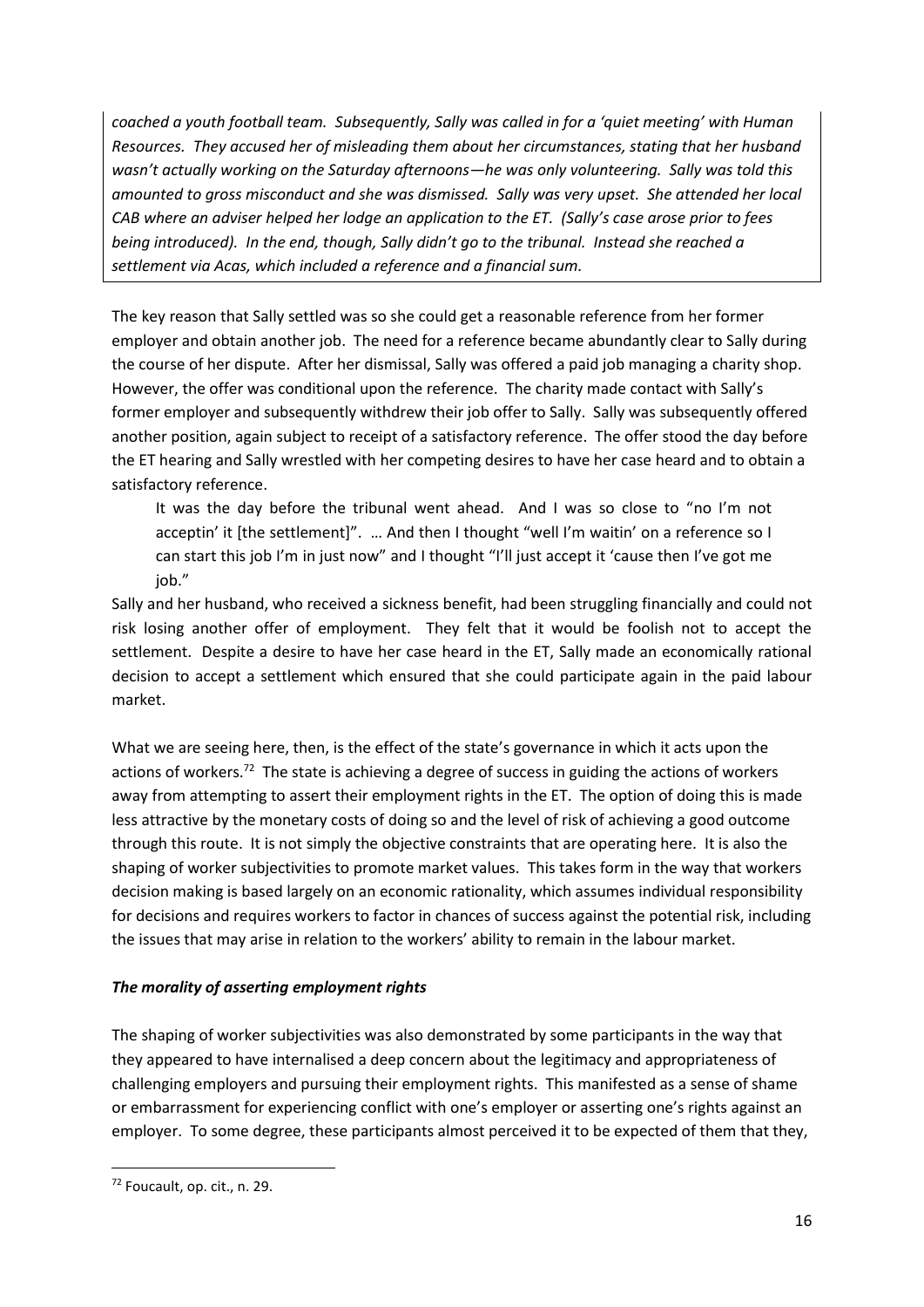as workers, should be responsible for ensuring a satisfactory relationship between employer and themselves. This perhaps is plausible in an environment where workers are attributed with similar goals as employers or entrepreneurs, i.e. that of economic success.

Sally, the participant described above who was hoping to claim unfair dismissal in the ET but instead accepted a settlement, felt a sense of shame about having a problem at work and losing her job. She described how she became virtually house-bound during the course of her dispute. This impacted on her day-to-day interactions with others in her community.

I kinda became a hermit for a long time, there was two weeks that I wasn't goin' out … I couldn't even go and get [daughter] from school because there was so many people at the school who knew where I worked and, it was horrible … Just buried my head in the sand.

On the one hand, Sally did consider that she had been treated terribly by her employer. But this did not overcome the sense of disesteem or stigma that she also carried. She had gone from a person who was in the paid labour market to someone who had a dispute at work, was dismissed and now had a tainted employment record. In many ways, she was placed at the constitutive limit of what has been labelled as valuable by the neo-liberal state.<sup>73</sup> This is not a position that engenders pride or confidence in oneself.

Another example can be seen in the case of Cheryl.

**.** 

*Cheryl, a 21 year old woman, worked in her first paid role as an early education and childcare officer. After some difficulties at work she decided to leave the job and handed in her notice. Her employment contract didn't appear clear as to the notice period required. Cheryl looked online to check statutory notice periods and considered this to be one week. Cheryl's manager agreed that the contract was vague but that one week's notice would be fine. By this point Cheryl had arranged to start a new job. Subsequently the owner of the company told Cheryl that she needed work out four weeks' notice and that if she didn't do this she would not be paid her last pay packet which included three of four weeks' pay for hours she had done. Cheryl sought advice from the CAB. They assisted her to lodge an ET1 form for unpaid wages. (This was done prior to the introduction of ET fees). Cheryl won her case and was granted an award to the sum of the withheld wages.*

While Cheryl was ultimately successful in her claim, she did not find the experience easy or comfortable. She noted:

Actually, I didn't tell all that many people. I was actually quite embarrassed that I had to take my first employer to court … so the only people I told were really close friends and family, and even then, I didn't say too much. People who knew about it just asked how I got on. And [I] text to just say I won my case. I will get my money. I was quite ecstatic about it, but it wasn't something that I wanted to put out there. [Be]Cause I think people often assume there's something worse to the case when you say the tribunal court. They think: your first employer, that's a bit much!

Cheryl anticipated negative reactions to what she was doing—even from people who knew her. Cheryl perceived there to be a lack of solidarity amongst those in her social circle regarding her

<sup>73</sup> B. Skeggs, 'Value Beyond Value? Is Anything Beyond the Logic of Capital' (2014) 65 *Brit. J. of Sociology* 1.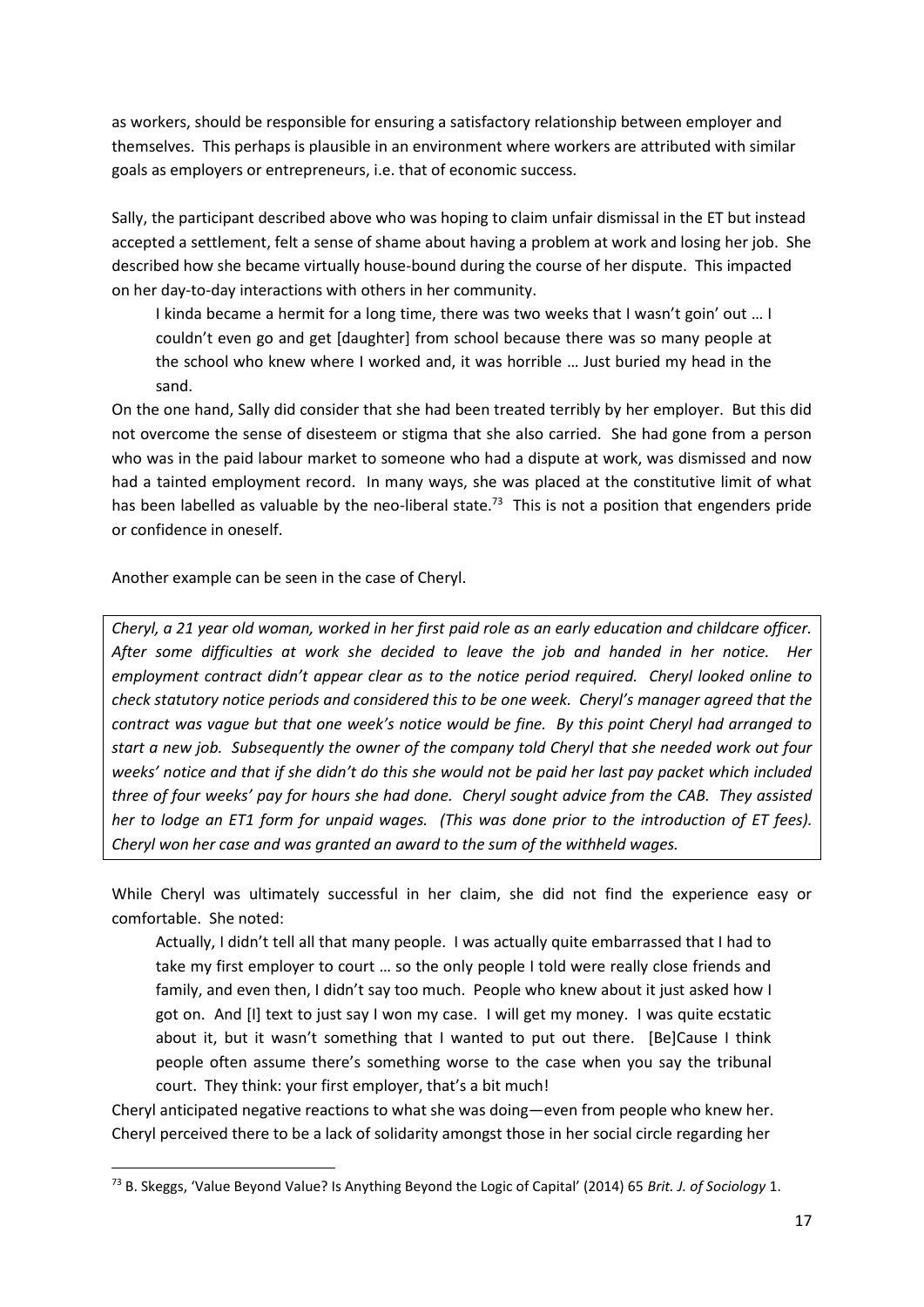experience. This is despite her being at the receiving end of illegal practice from her employer, which was confirmed in the judgement given by the ET.

State institutions were complicit in perpetuating, or at the very least failing to counter, the idea that workers are responsible for maintaining good relations with employers—even when employers are clearly acting in bad faith. Doug's situation provides an example.

*Doug worked in a seasonal position as a gardener for the local council. During the off-season he went to the Job Centre to try and find alternative employment. Doug took on a position as a cavity wall insulator, which was advertised as a 40 hour per week role paying the national minimum wage. Doug worked for about a month but was not paid any wages. The employer periodically told Doug that he was not needed for a few days and that Doug should sign up for benefits. The employer subsequently went into liquidation. Doug was owed wages but could not make a claim as the employing entity no longer existed.* 

Doug was very aggrieved by his situation, particularly because he felt that the Job Centre (together with the Department of Work and Pensions) had forced him to take this job. He would not be allowed to claim benefits if he refused to take on the position. Doug complained to the Job Centre but was told "'that's between you and the employer it's nothing to do with us,'" on which he reflected: "basically... I felt they couldnae care less."

These findings suggest that challenging one's employer and asserting one's employment rights goes against cultural norms about what is appropriate and valued behaviour.<sup>74</sup> This appears to be strongly shaped by the neo-liberal 'truths' and values promoted by the state. Interestingly, though, the notion of employment rights per se did not appear to be viewed negatively, at least from our data. When a worker is in employment and is a valued member of society contributing to the economy they are deserving of fair treatment within the law. But it seems that the acts of claiming a breach of these rights and attempting to assert them are rather more highly charged. Clearly there is a risk in viewing rights as simply protective or emancipatory. Rather, their utility needs to be considered in light of the actual context—including power relations—in which workers may seek to assert them.<sup>75</sup>

## *The persistence of values beyond the neo-liberal frame*

But, our data reveals that this sense of employment rights or, perhaps more specifically, the sense of *what is right* regarding employment, is very conflicted. Indeed, many study participants demonstrated a strong clash of values between those promoted by the neo-liberal state and those that they continue to hold that fall outside of the economic frame. A number of participants expressed disbelief, anger or upset when they found out the realities of the ET system. This occurred, for example, if they found that they were priced out of pursuing their claim in the manner that they wanted, that they viewed their chances of success too low for them to attempt to assert

<sup>74</sup> For another example, see D.M. Engel, 'The Oven Birds Song: Insiders, Outsiders, and Personal Injuries in an American Community' (1984) *Law & Society Rev.* 18, 4.

<sup>75</sup> Drawing on B. Golder, *Foucault and the Politics of Rights* (2015).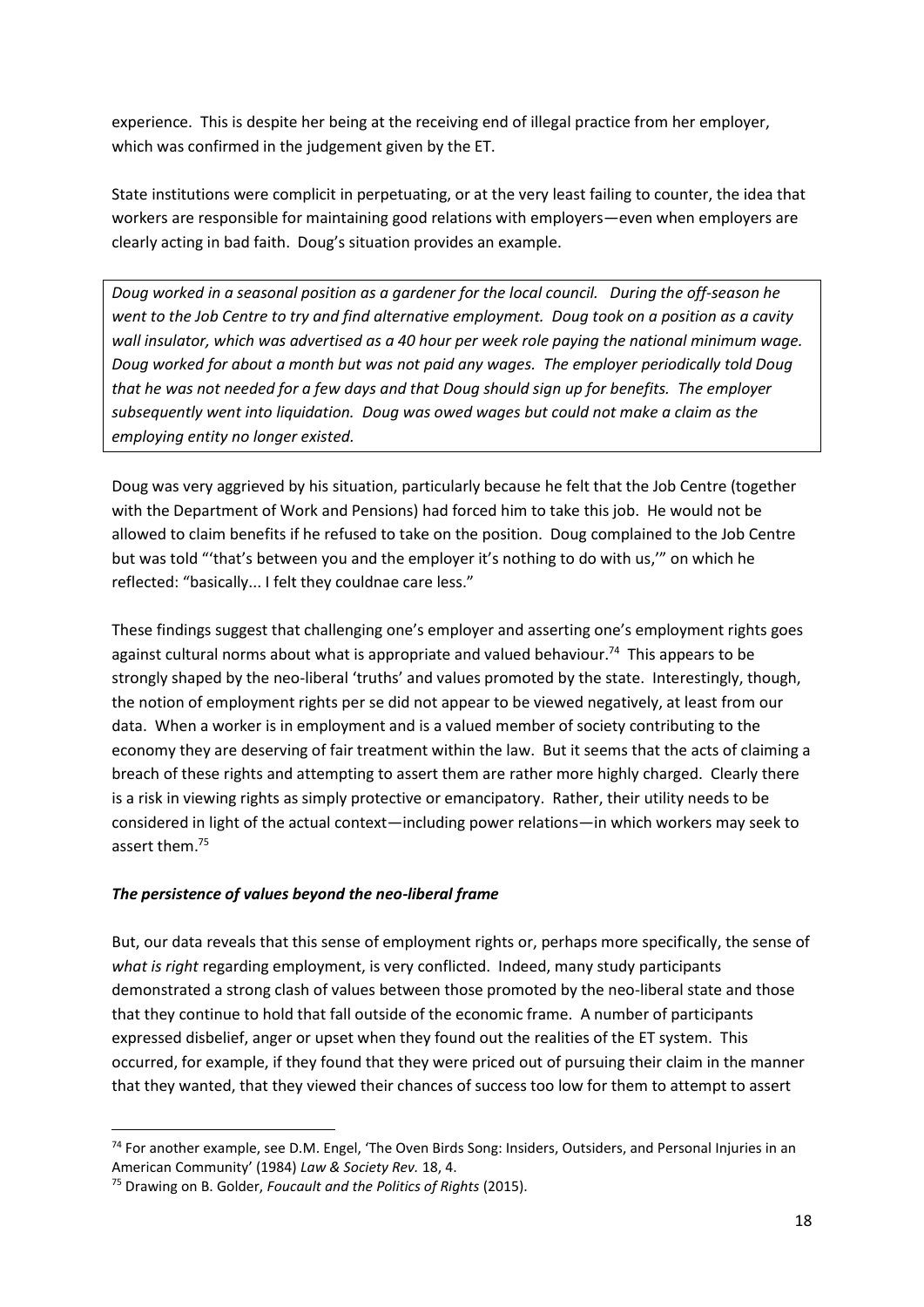their rights—regardless of the merits of their claim, or that they had breached some timeframe within which they were allowed to pursue the claim. The participants could perhaps accept this information if they relied solely on reasoning that was economically rational and accepted the idea that all individuals are responsible for themselves. However, this was not the case. The participants held non-economic values that stemmed in large part from ideas about the appropriate relationship being one of mutuality between employer and worker.

This clash of values can be seen particularly when workers describe their motivations for pursuing the claim, as if the participants are justifying actions that do not easily fit with explanations based on economically rational grounds. The participants may be attempting to assert their rights in circumstances where their particular claim is difficult to prove or where they were offered a less risky financial settlement. The reasoning drawn on extends beyond economic considerations. Frank provides an example of this.

*Frank worked as a charge-hand in a bar for 13 years. He took one week's leave from his job. When he returned there was a dispute regarding the exact date that he should have recommenced work. Frank's manager swore at him and called him names. Frank remembers her telling him "You're finished here." The manager was angry and Frank was afraid she was going to hit him. Frank worked the rest of his shift. However, the next day he handed in his keys and said he would not be back. Frank felt that the manager was a bully, that he had been treated unfairly, and that he should, at a minimum, be owed his outstanding holiday pay. Frank went to his local CAB for advice. The solicitor there said it was not completely clear whether he had resigned or was fired. The solicitor told Frank that he may have a claim for unfair dismissal, but this may be difficult to prove as there was nothing in writing and no witnesses to the events and, because of this, the hearing could simply turn on whose word is to be believed.* 

Despite the potential difficulty in proving his claim, Frank was adamant that he wanted to pursue a tribunal application. (The dispute took place prior to the introduction of ET fees). Frank said his motivation for doing this was not just the money, but because he wanted "the truth to come out": "It was basically to let people know how I got treated, if I got like a payment it would have been a bonus but basically to let people know how I got treated." Frank felt hurt and disrespected by his employer and he wanted to remedy this situation.<sup>76</sup>

Mike, a 29 year old man who had worked in a convenience and liquor outlet store for eight years, provides another example.

*Mike's role was assistant manager and as part of this he had to prepare the staff rotas each week. One day his manager informed him that the rotas were not useful and that they needed to be fixed. The manager failed to clarify what was wrong with them and sent Mike home. Mike subsequently received a text message from the owner of the business telling him to attend a disciplinary meeting for his refusal to obey orders and for a cash shortage issue. In the disciplinary meeting it emerged that the rota problem related to not ensuring an appropriately licensed person was on duty in the* 

1

<sup>76</sup> For further discussion, see L. Barmes, *Bullying and Behavioural Conflict at Work: The Duality of Individual Rights* (2016).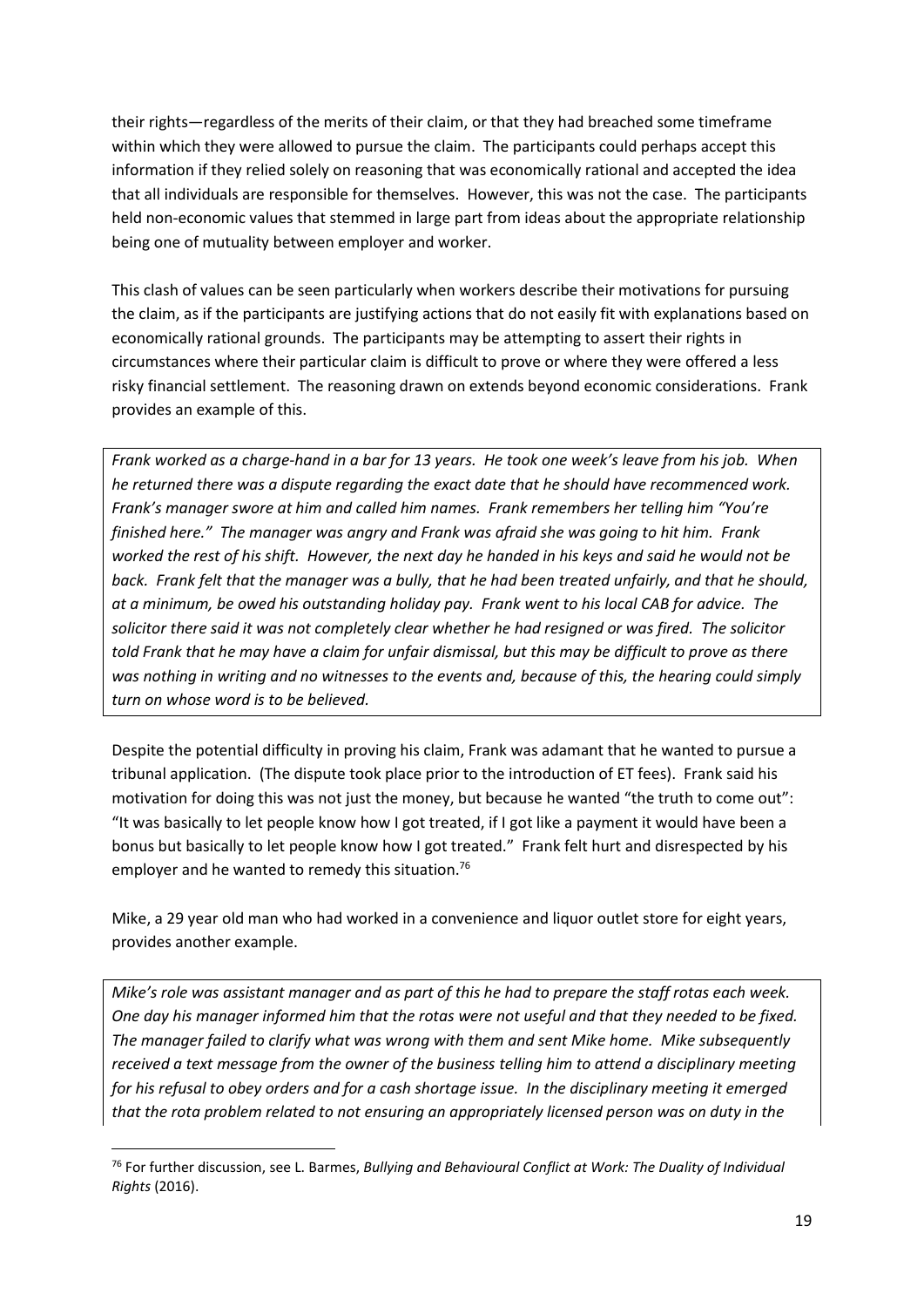*store at all times to satisfy the requirements of their off-sales license. However, it had been standard procedure in the shop, including by the manager, to operate in this way. Mike was dismissed. Mike sought advice from the CAB. The bureau solicitor helped Mike lodge an ET1 form claiming unfair dismissal and seeking an award of approximately £8,000. (The dispute arose prior to the introduction of ET fees). A few days before the hearing the employer made an offer of £500. Mike rejected this. He went to the ET and was awarded approximately £15,000.*

Mike had been keen from the outset to take legal action because he felt that his employer had treated him badly. After he had been dismissed he struggled to find another job and was feeling the financial repercussions of this. However, Mike claimed that taking the employer to the ET "wasn't about the money, it was about proving, proving the fact is they [the owner and manager] were wrong." When he received the offer from the employer, which was substantially lower than what was claimed, Mike rejected this outright. Even if more money had been offered, Mike indicated that he would be torn between taking it and going to the tribunal.

I would have [accepted] if they like they offered the eight thousand that we calculated, if they offered me that I'd have felt cheated in a way because they've just paid me off if you want to put it and I've not had my day in the tribunal where I'd rather have my day in tribunal and forget the eight thousand pound because I'd be happy the fact that I've showed somebody that I was, they were wrong and I was right so I'd have been mair happy at that."

Mike viewed it to be important to be able to make his point about right and wrong to the employer. This was a powerful driver that was more attractive than being "paid off".

This objection to purely financial settlements to employment disputes was reiterated by a solicitor at a CAB. She observed that many of her clients were not completely comfortable by their perceived focus of Acas of basing the resolution of a dispute purely in monetary terms.

I know a lot of clients come back to me and say that they're [Acas] sometimes not very helpful or even, as one client recently said, she was quite rude because this client was saying "no, I don't want that." It's almost like they expect you to just say, "yes, I'll settle for that amount of money," and because [the client] said no, [xx] is what she wants, [the Acas conciliator] was quite rude and put her off a bit. I think sometimes [the Acas conciliators'] think, oh, it's just about the money, where it's not necessarily just about the money, is it? (Solicitor, Bureau D)

It is acknowledged that Acas' involvement in individual dispute resolution takes many forms and can take place at several different stages. Moreover, study participants' perceptions of Acas were generally positive, especially in relation to the Acas website and telephone Helpline. However, the negative experience reported here is reflective of a wider dissatisfaction among the participants in relation to the limited outcomes available through conciliation which is generally confined to financial settlement. Part of the unease is because Acas settlements do not provide a judgement about the merits of a case. Rather, they seem to implicitly assume that there is culpability or blame on both sides that can be neutralised by striking a compromise. Moreover, many settlements include a confidentiality agreement that prevents the worker from even talking about the details of the settlement, further reducing the ability of a worker to demonstrate—to themselves and others—that their side of the dispute has merit.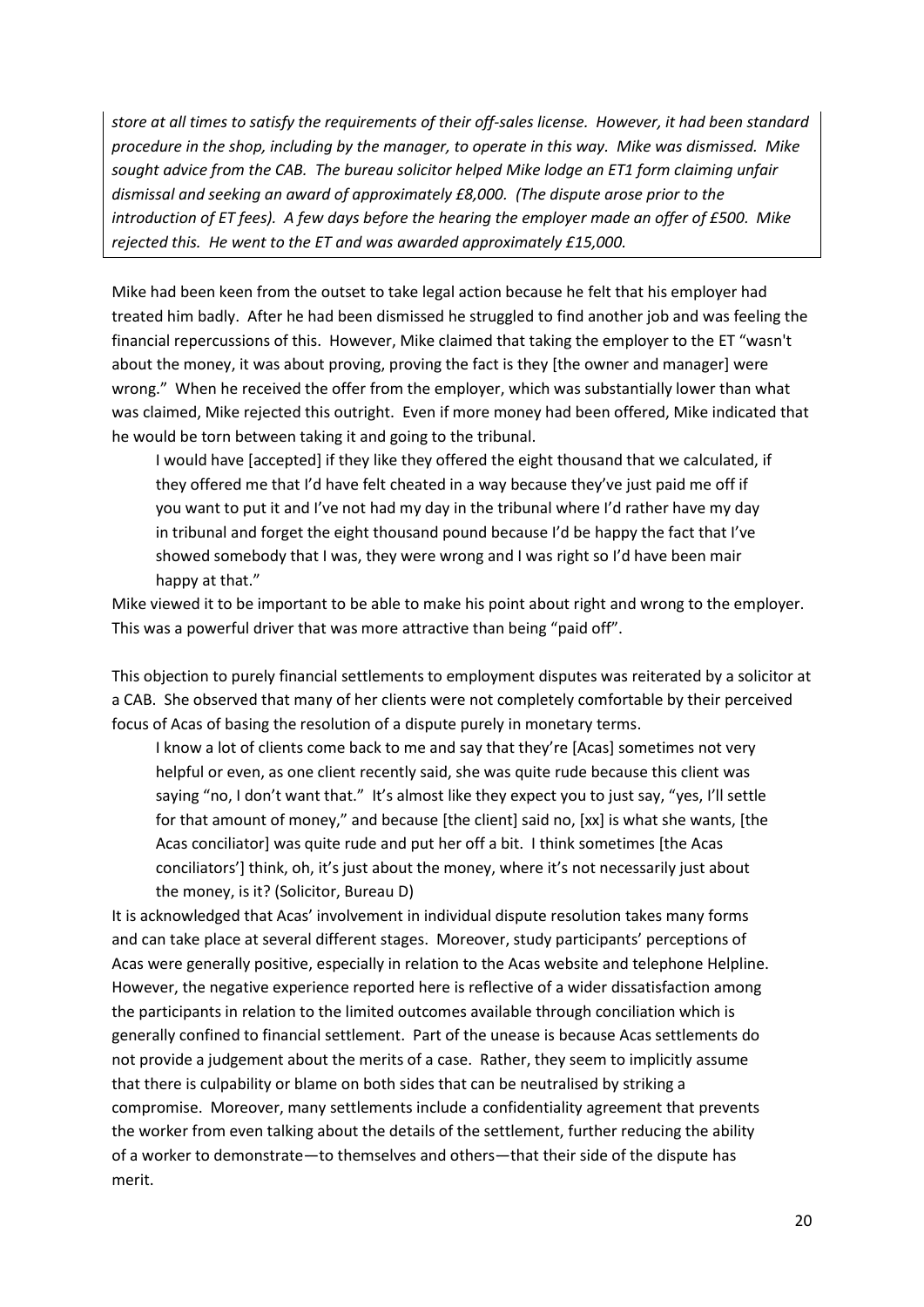Many of our participants held views on the appropriate forms of relations between themselves, as workers, and their employers. These included notions of respect, and loyalty, which resonate somewhat with the implied common law term of mutual trust and confidence which is read into every contract of employment.<sup>77</sup> This imposes a duty on each party that it will not "without reasonable and proper cause, conduct itself in a manner likely to destroy or seriously damage the relationship of confidence and trust between employer and employee"<sup>78</sup> The duty is reflective of the expectations that workers have about appropriate treatment by their employer. This is demonstrated by the example of Heather and Mary.

*Heather (55 years) and Mary (73 years) had worked as cleaners for a facilities management company for 8 and 10 years respectively. They worked for six hours each week at two branches of a bank and were paid the minimum wage. Heather and Mary took a short period of sick leave when Heather's father/Mary's husband passed away. During this time the employer hired a replacement to work in the bank branches. When Heather and Mary returned to work they were only offered reduced hours at locations further away, which were unworkably costly to travel to. Heather and Mary sought advice from the CAB. The solicitor there informed them that their options may be limited because, according to their contract, the employer could make changes to their hours of work. The solicitor suggested that the women send a grievance letter to their employer and, if the employer ignored this, they could make a claim in the ET for constructive dismissal. However, the introduction of ET fees was pending. Heather and Mary did not lodge an ET1 form before they were introduced and then felt that it was too expensive to pursue their claim.* 

Heather felt angry about what had happened to her and her mother. She considered that they had been treated as simply replaceable, which was not appropriate given that Heather and Many had been loyal workers who took care in their job.

When I start to talk about it, ye know, I get myself intae a state because I think "how can they treat people like that?" After, eight years I was there, going on nine years, my mum was there for ten, so why treat us like that … Never a complaint against ye or anythin'. Why did they do that to us?

Heather spoke a lot about the lack of respect and the lack of reciprocity of goodwill from the employer compared with that given by Heather and Mary. The sense of relations between worker and employer was particularly complex given Heather and Mary's rapport with the bank staff, who appeared as if the people for whom Heather and Mary worked but, technically, were not. Heather stated: "It's just a shame because I loved that bank, the bank staff were just brilliant. They kept sayin' we were just a wee family, y'know, they're no' wur cleaners, they're part of our family."

In effect, the efforts of the state to guide workers in the decisions they make about the ET process only address issues in economic terms. Foucault observed that the neo-liberal state considers the individual only as *homo economicus*, but of course individuals are always more than this.<sup>79</sup> Economic

<sup>77</sup> Refer D. Brodie, 'How Relational is the Employment Contract' (2011) 40 *Industrial Law J.* 3, 232.

<sup>78</sup> *Courtaulds Northern Textiles Limited v Andrew* [1979] IRLR 84; *Woods v WM Car Services (Peterborough)* [1981] ICR 666.

 $79$  Foucault, op. cit., n. 39; Skeggs, op. cit., n. 73.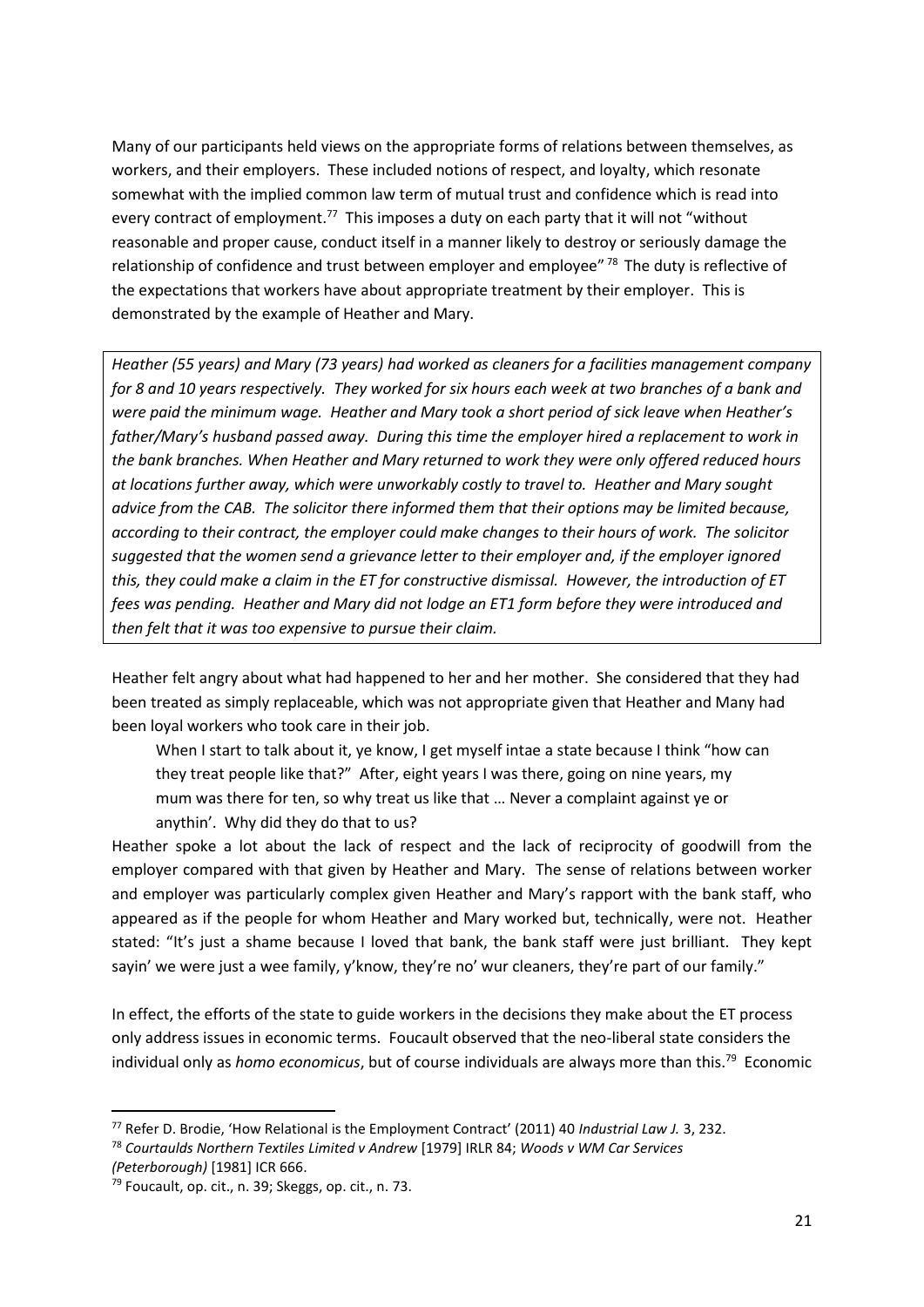behaviour is the grid of intelligibility held and utilised by the state.<sup>80</sup> But the participants in our study clearly demonstrated other, non-economic, values and, at times, these come to the fore and were prioritised over economic values.

### **DISCUSSION AND CONCLUSION**

In this paper we have reconceptualised power relations in employment disputes by drawing on the theoretical ideas of Foucault in relation to power and neo-liberal governance. Applying this to our dataset of 158 low-income workers who faced problems at work has enabled us to gain new insight into the dynamics of power affecting worker choices about how (if at all) to pursue their employment dispute.

It is clear that power relations are operating across a range of institutions and individuals. The traditional legal categories focusing primarily on interaction between employers and workers arose from a time of industrial capitalism. These need to be reviewed in the contemporary era. In this article, we have focused particularly on the role of the state and our findings reveal that it is extremely active in shaping the perspective of workers about what is the most appropriate course of action that they should take when facing a problem at work—even without particular pressure from the employer. The state does more than simply provide the structural and regulatory framework for managing disputes. It plays an ongoing role in the shaping of worker subjectivities regarding various inter-related issues, such as the importance of working, the need to be a particular type of worker, and the morality of asserting employment rights.

The role of the state can be seen more broadly in the changing nature of the civil justice framework and the increasing privatisation of dispute resolution. Although not the primary focus of the study reported here, our findings resonate with the observed trend of the 'disappearing civil trial.'<sup>81</sup> Genn identifies that such developments may: "lead to a lack of clarity in important areas of private law; that it has the potential to undermine the rule of law and that, together with the barriers that are being erected to access to justice for citizens, it will have a corrosive influence on public respect for and compliance with obligations and responsibilities under the law, and provide encouragement to those who would flout their legal responsibilities."<sup>82</sup> The loss of labour law's public function is not a new phenomenon<sup>83</sup> but the recent sweeping changes to the resolution process represented by the introduction of ET fees and, to a lesser extent, the promotion of Acas EC as an alternative to a full hearing have fundamentally altered the landscape within which resolution occurs. Genn's points seem particularly pertinent given the apparent suppression of the basic right to a full ET hearing. Interestingly, of the small minority of participants whose disputes made it all the way to a full

<sup>80</sup> Foucault, op. cit., n. 39.

<sup>&</sup>lt;sup>81</sup> For US examples see: T.J. Stipanowich, 'ADR and the "Vanishing Trial": The Growth and Impact of "Alternative Dispute Resolution"', (2004) 1 *J. of Empirical Legal Studies* 843; M. Galanter, 'A World without Trials', (2006) 7 *J. of Dispute Resolution* 7. For UK examples see: H. Genn, *Why the Privatisation of Civil Justice is a Rule of Law Issue,* 36th F.A. Mann Lecture 2012; R. Dingwall and E. Cloatre, 'Vanishing Trials? An English perspective', (2006) 1 *J. of Dispute Resolution*, 51.

<sup>82</sup> Genn 2012, id., p3.

<sup>83</sup> K. Ewing , ' Democratic Socialism and Labour Law '(1995 ) 24 *Industrial Law J.* 103 .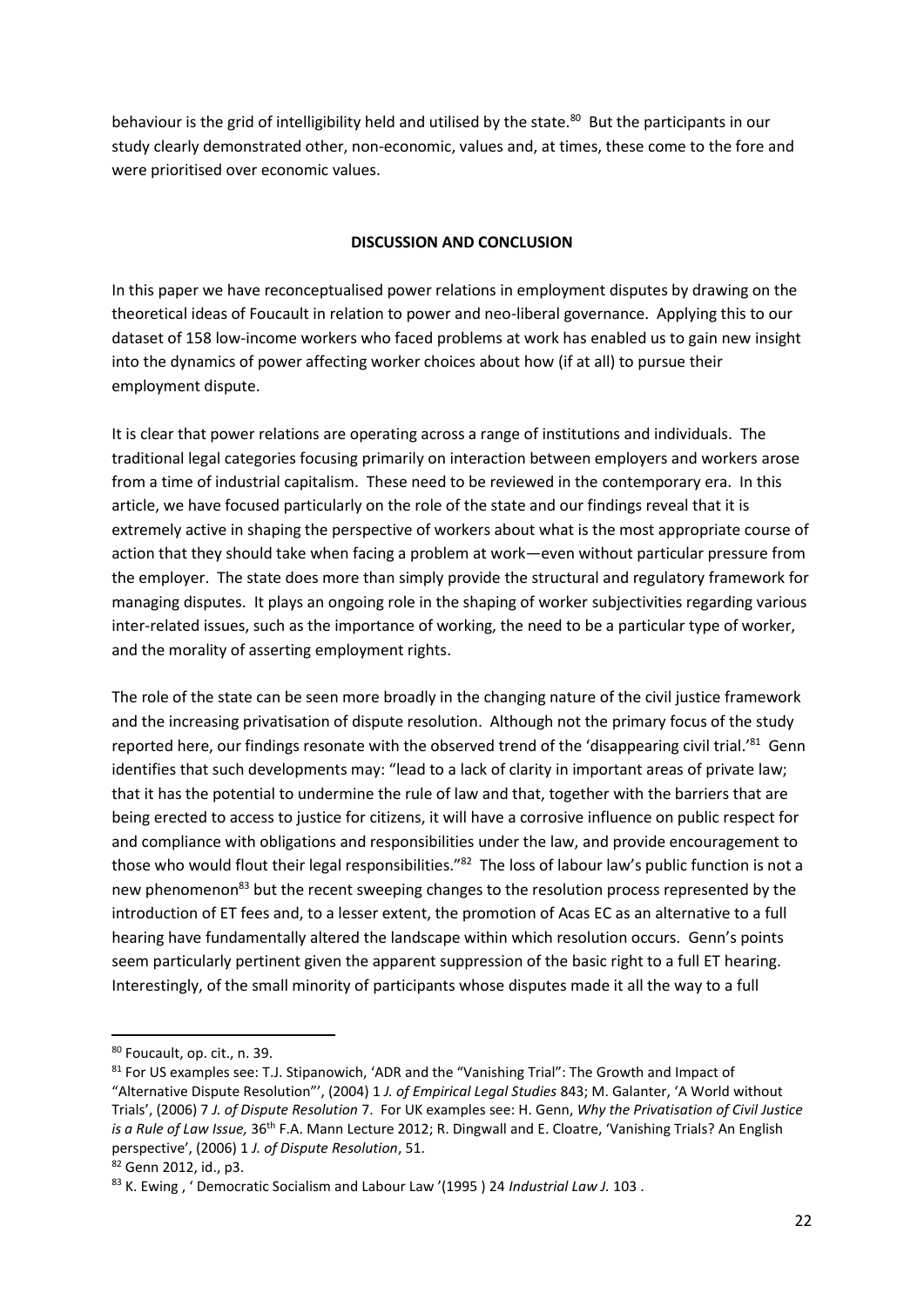hearing, there was typically an appreciation of symbolic importance of a respected independent decision-maker listening to their case and making a formal decision in light of the law on the matter.

Our findings have also alluded to the shifting nature of power relations as they operate in connection with employers. There have been important trends in the business world that affect who or what constitutes the employer and who influences employer decision making, all of which have repercussions in employment disputes. The contemporary employment context can involve: increasingly diverse forms of employing entities, such as agency arrangements, outsourcing and multinational interconnected corporate structures; <sup>84</sup> a rise in shareholder power in the decision making of employing organisations;<sup>85</sup> and the commodification of firms themselves to be bought and sold through mergers and acquisitions.<sup>86</sup> This stands in stark contrast to traditional labour law assumptions about employers, which envisage an alignment within the same entity of the site of production, the economic decision making power in relation to the market, and financial governance. 87

The effect of the contemporary context emerged in our findings in relation to the worker upset arising from a perceived breakdown of the appropriate basis of relations between a worker and their employer. Despite state efforts to promote economic rationality as the key criterion for decision making, workers continue to hold non-economic values regarding the employment relationship, such as expectations of respect, goodwill and trust. These are akin to the common law implied term of mutual trust and confidence. Workers' sense of these relations emerges out of the daily experience of going to work and interacting with ones' superiors. But for many of the workers in our study this mutuality appears to be stretched, stressed and tenuous. The expectation by workers of this mutuality remains, but the reciprocal sense from employers (broadly construed) may not be present or even legally required.

Our finding that the state is attempting to and, to a degree, is successful in, shaping the subjectivities of workers to influence their decision making has important implications for labour law and for conceptions of the role of law in society.

In terms of labour law, the shaping of workers' subjectivities to be in line with neo-liberal goals and values can detract from a sense of worker solidarity that operates to counterpose employer goals and objectives. A perceived alignment of goals—employers and workers being equally entrepreneurial—can mask key class and structural differences. If this is not identified as an issue, a response from the state or elsewhere is not warranted. Our findings demonstrate that many workers are indeed self-regulating their own behaviour so that it is in line with state objectives. This situation challenges labour lawyers to rethink how to achieve labour law's traditional aim of acting as a 'countervailing force' against the power of capital. What might it mean, for example, to act as a countervailing force against a neo-liberal oriented subjectivity held by a worker and which that worker views as coming from themselves? Or, perhaps more positively, how can the nagging anger that many workers experience when at the end of illegal practice by their employer be harnessed

<sup>84</sup> M. Morin, 'Labour Law and New Forms of Corporate Organization', (2005) 144 *Industrial Law R.* 1, 5. <sup>85</sup> Id.

<sup>86</sup> G. Standing, *The Precariat: The New Dangerous Class* (2014).

<sup>87</sup> Morin, op. cit., n. 84.